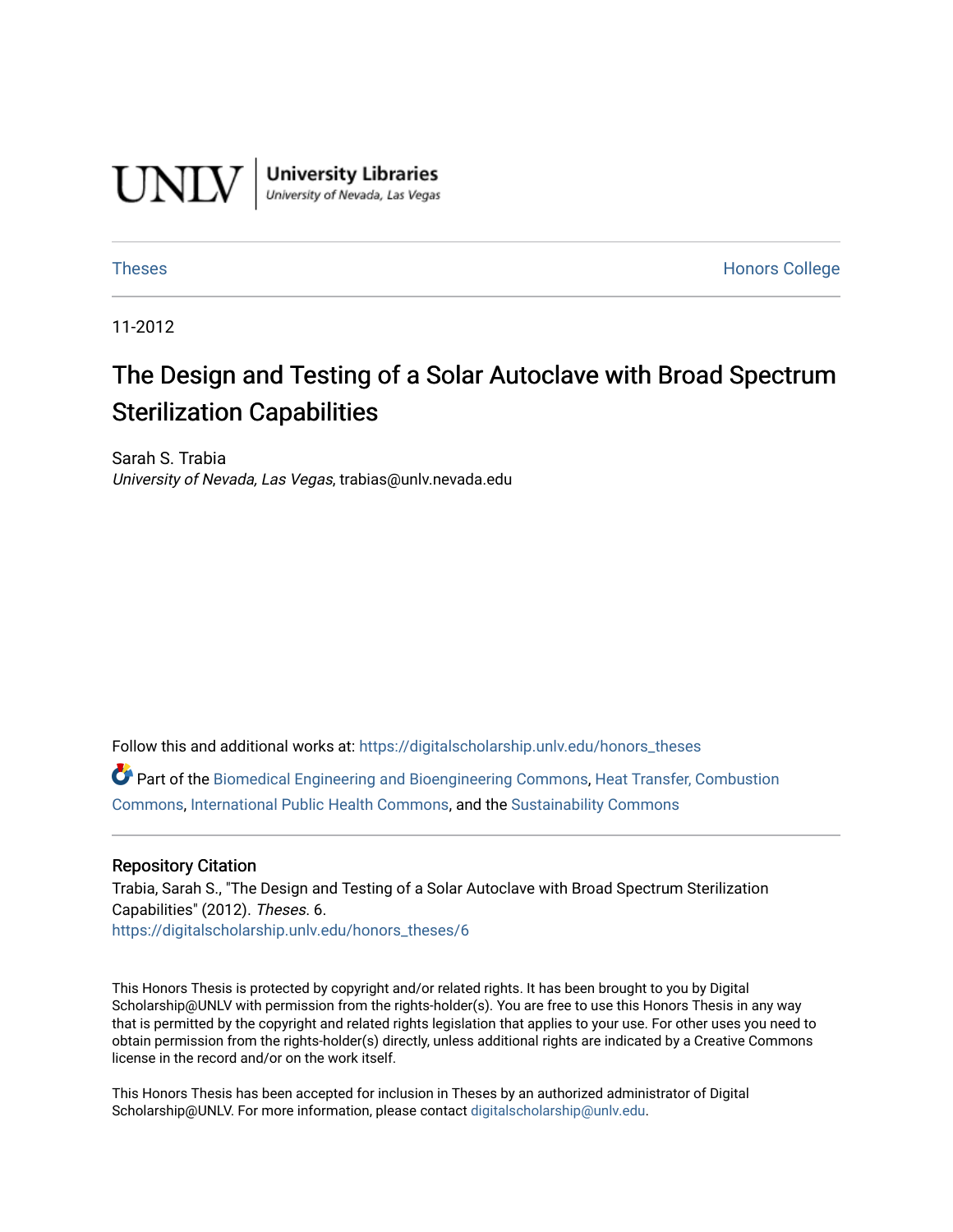# THE DESIGN AND TESTING OF A SOLAR AUTOCLAVE WITH BROAD

# SPECTRUM STERILIZATION CAPABILITIES

by

Sarah Trabia

Honor thesis submitted in partial fulfillment for the designation of Department Honors Mechanical Engineering Dr. Robert Boehm, Advisor Dr. Ernesto Abel-Santos, Committee Member Dr. Marta Meana, Committee Member College of Engineering University of Nevada, Las Vegas November, 2012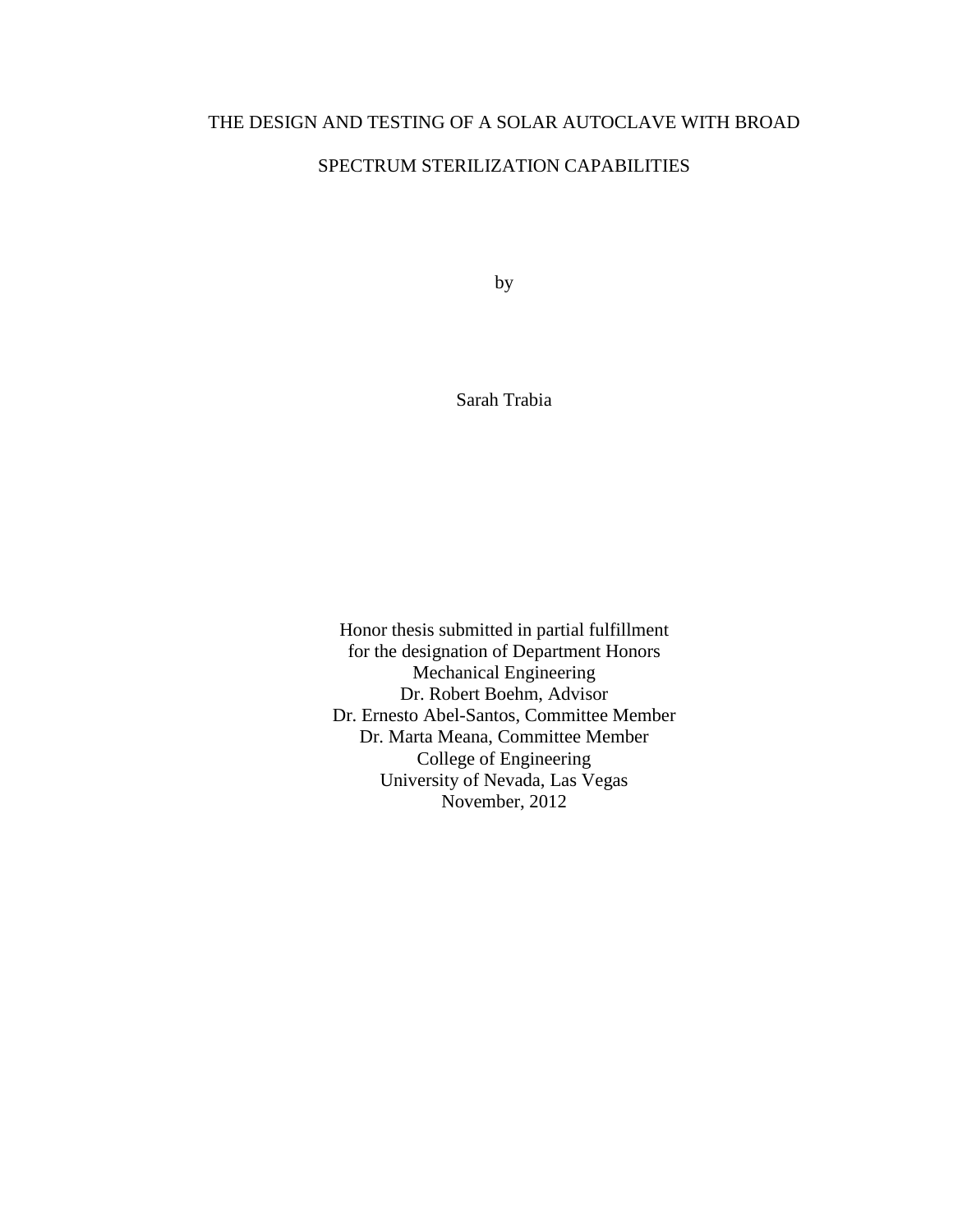#### ABSTRACT

Energy is difficult to come by in developing countries and this interferes with the ability of doctors to provide good healthcare to their patients. Without decent sterilization, patients can become infected and diseases can spread throughout hospitals. This study involves designing a solar autoclave for developing countries that is as efficient as electrical autoclaves. The design is intended to not require any electrical input and to be affordable to those who cannot afford advanced medical equipment. Once the solar autoclave is designed, it will be tested to determine if it can sterilize equipment against a variety of different bacteria, including bacteria that are Biosafety level 2. These bacteria are the cause of many deadly outbreaks, making it necessary for an autoclave to be effective in killing these dangerous bacteria. Despite these aims, the design executed in this study was not able to reach the desired temperature and pressure goals. Using data from the experiments conducted in this study, errors in execution and recommendations are discussed. Further research will be needed to design a solar autoclave with the capacity for a full cycle for sterilization.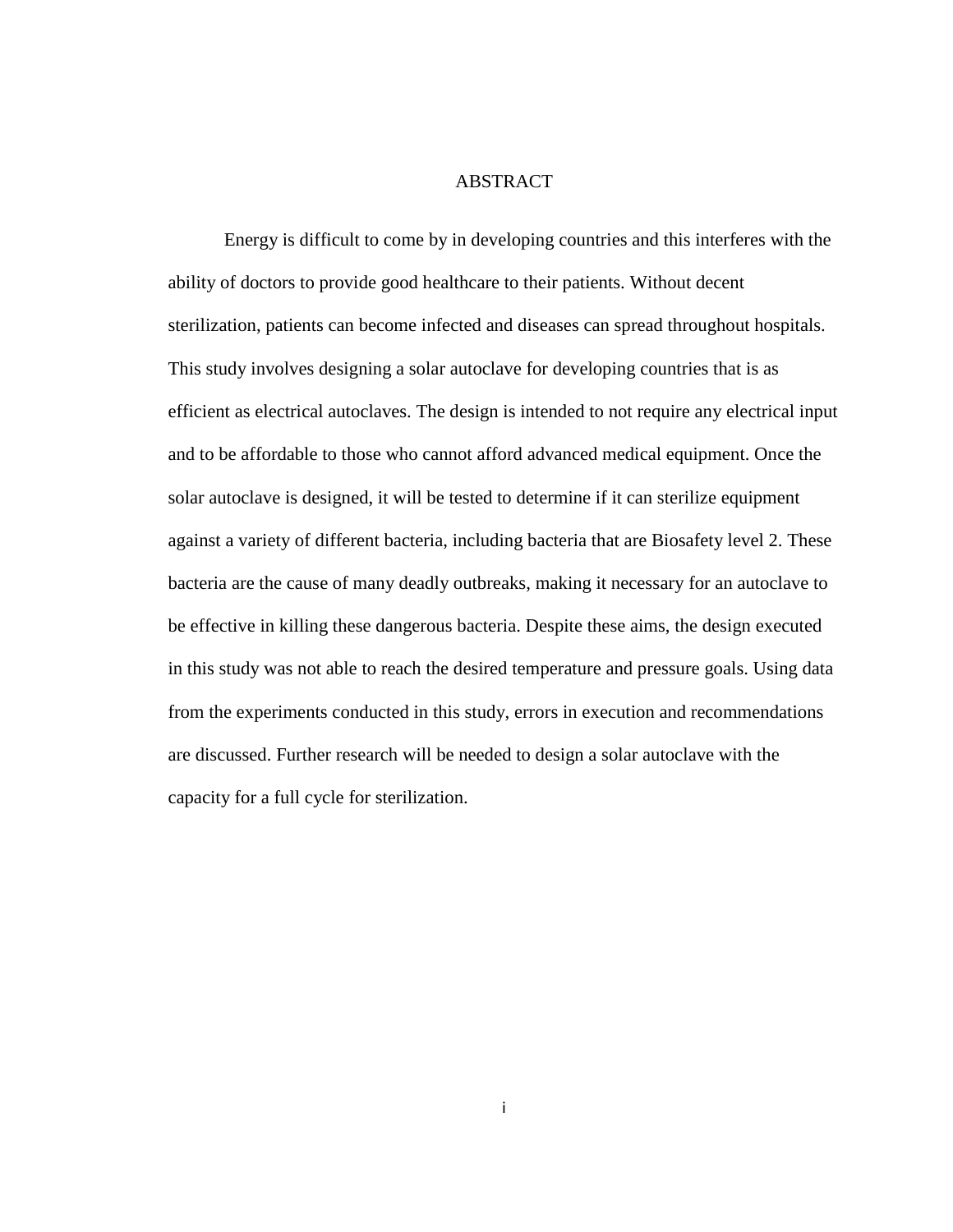# **TABLE OF CONTENTS**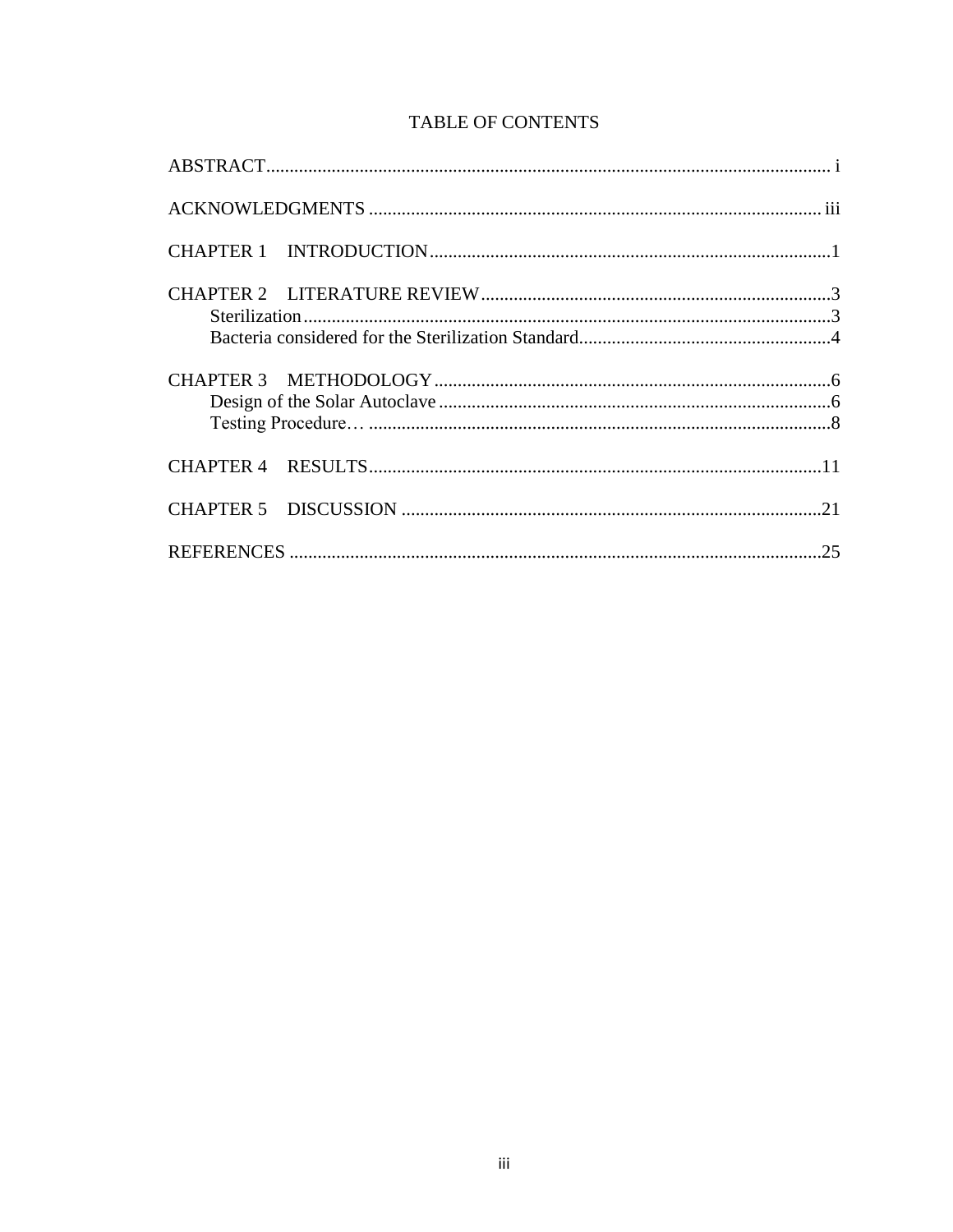### ACKNOWLEDGEMENTS

I would like to thank Dr. Boehm and Dr. Santos for all of their help over the past three semesters. Without their guidance, this project would not have gone as far as it did.

I would also like to thank Dr. Meana, for assisting me so much within two months. This thesis would not have been an even bigger challenge had she not been so generous with her time.

My family also deserves to be acknowledged as well for pushing me to excel in school. Their support and love is my main inspiration to become a mechanical engineer.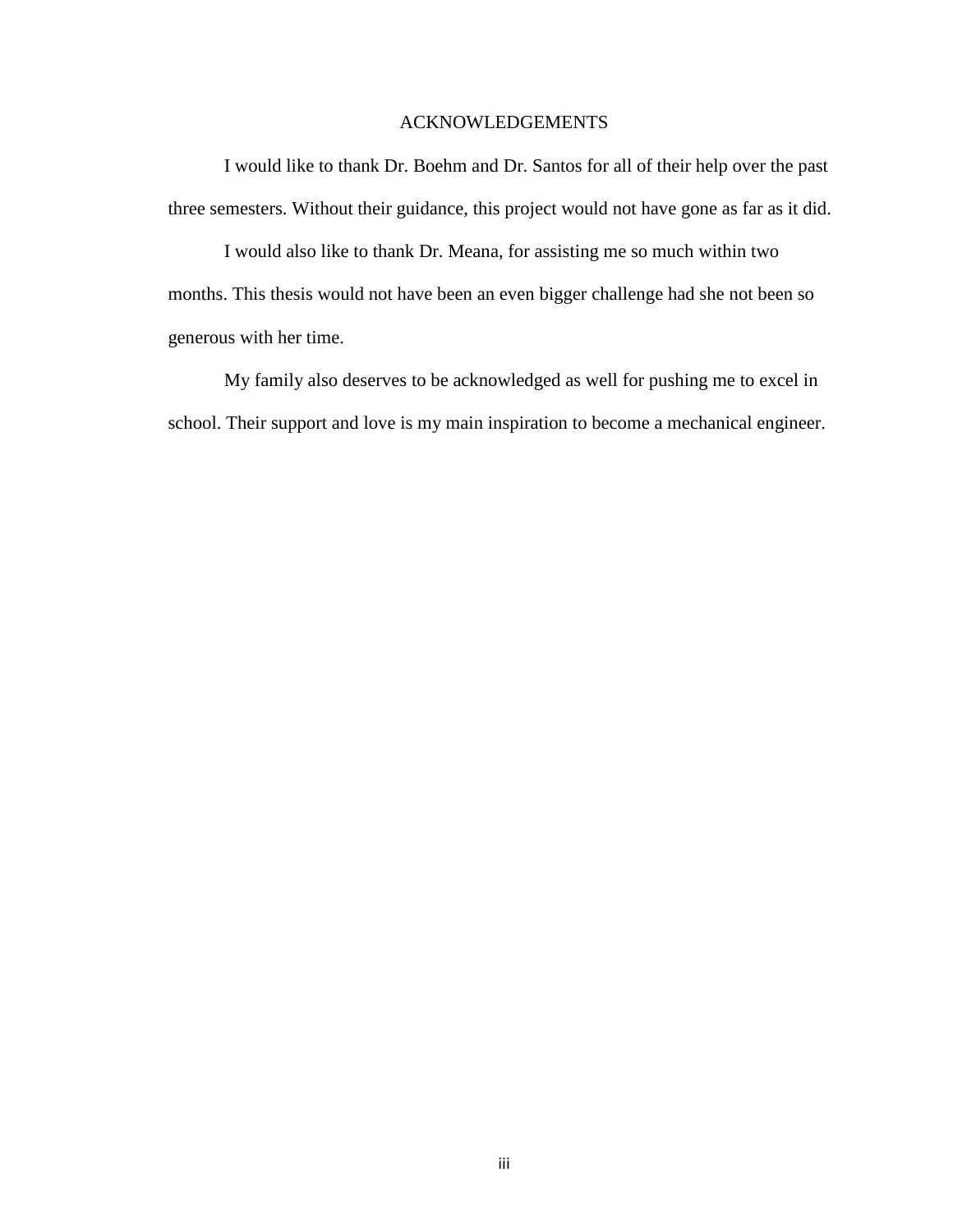#### CHAPTER 1

#### **INTRODUCTION**

Developing countries are challenged by lack of resources that interfere with attempts to improve living conditions for their citizens. Medical care and reliable, clean energy are two of the main challenges for these countries (Heuck et al., 1991).As medical care becomes more advanced, it often leaves behind communities that cannot afford the new life-saving technologies. These advancements that make medical care more efficient usually requires an abundance of energy. An average American hospital of 76,000 square feet uses about \$3-4 per square foot per year (UCIrvine, 2007). Because of the difficulty in developing countries to provide the necessary energy, many people are infected with different kinds of communicable diseases because of the difficulty in sanitizing medical equipment (Heuck et al., 1991).

Of special importance, the Clostridium difficile spores present a major problem for the developing countries, often causing rampant hospital infections and closures (Gerding et al., 1995). C. difficile causes gastrointestinal diseases that can vary from severe diarrhea to toxic megacolon to death (Gerding et al., 1995)*.* These spores are not part of the sterilization standard because they are not commonly targeted when equipment is sterilized. They are also Biosafety Level 2, meaning they are more difficult to kill. One of the reasons for the poor sterilization practices and standards is the lack of energy sources, which makes proper sterilization problematic. The search for inexpensive alternate energy options is imperative.

Renewable sources of energy seem the obvious direction in which to devote efforts, since nonrenewable energy can be very expensive and thus of particular concern for developing countries. Dees and Foroudastan (2007) elaborate on a few reasons why developing countries need to focus on the development of renewable energy: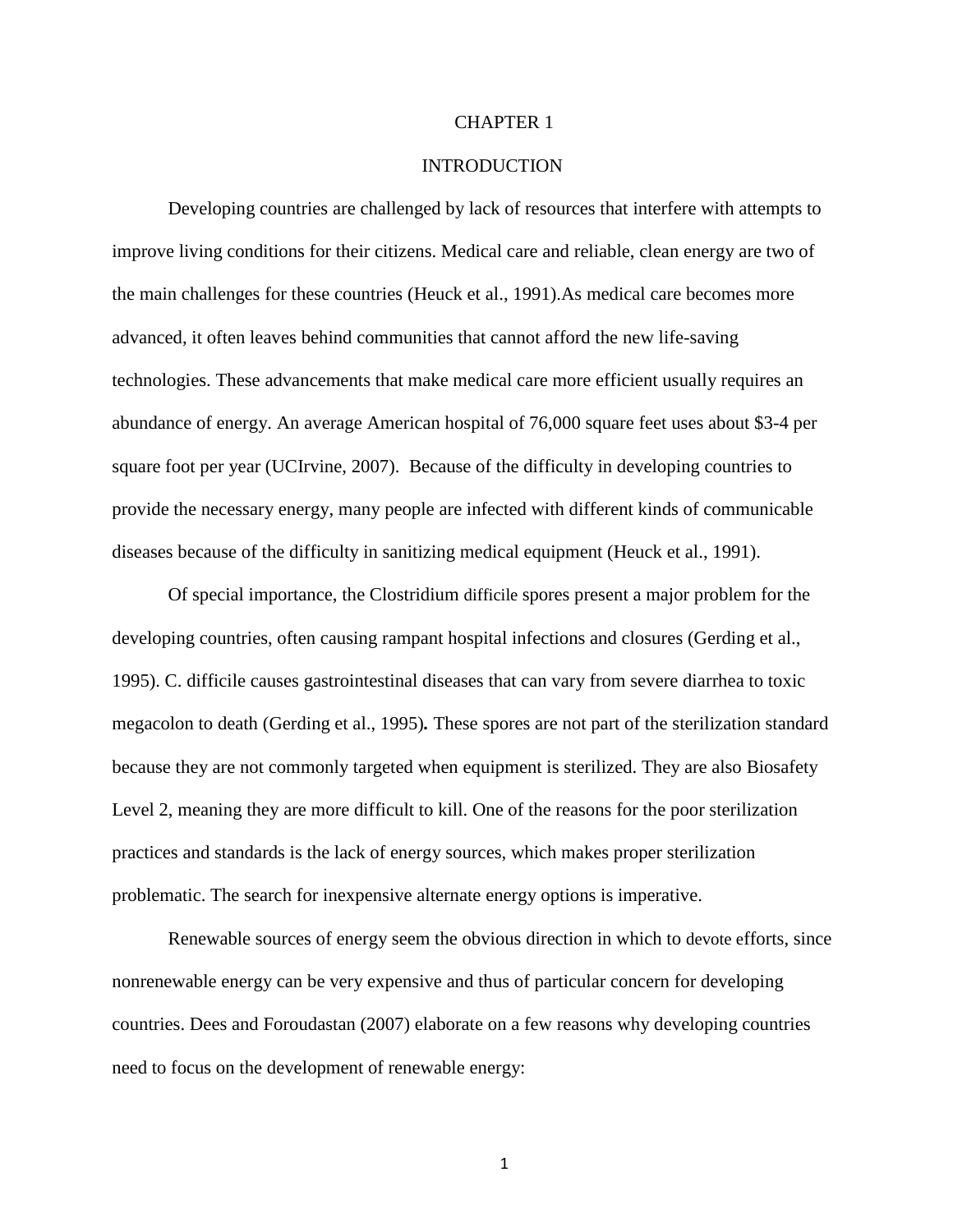1) The abundance of open spaces allows for many regions with direct sunlight for solar energy devices

2) Conventional energy sources are harmful to human health and destroy ecosystems

- 3) Since solar panels are cheaper than other forms of renewable energy, it would be perfect
- to power small families and villages in rural areas

Fossil fuels produce pollution which in turn has been linked to serious health problems. As Dees and Foroudastan noted, "The World Bank estimates that 780 million women and children breathing kerosene fumes inhale the equivalent of smoke from 2 packs of cigarettes a day'"(p. 3). In contrast, solar energy produces no fumes, does not leave any kind of byproduct, and is considerably cheaper than fossil fuels. With fossil fuels being nonrenewable, the need to switch to renewable energy is very important, particularly in the sterilization of medical equipment.

One way to address this problem is to design an affordable autoclave that uses solar energy to sterilize medical equipment that can destroy harmful spores. The design should be easy to maintain and should be as efficient as traditional autoclaves. In order to design a solar autoclave, it is necessary to understand the biology of the bacteria targeted. Understanding how the bacteria protect themselves from heat denaturation will assist in designing a solar autoclave.

To this end, this project sought to design and test a solar autoclave that meets the sterilization standard and could destroy a reasonable number of Clostridium difficile spores. Prior to describing the design and testing methodology, it is imperative to cover the challenges of sterilization.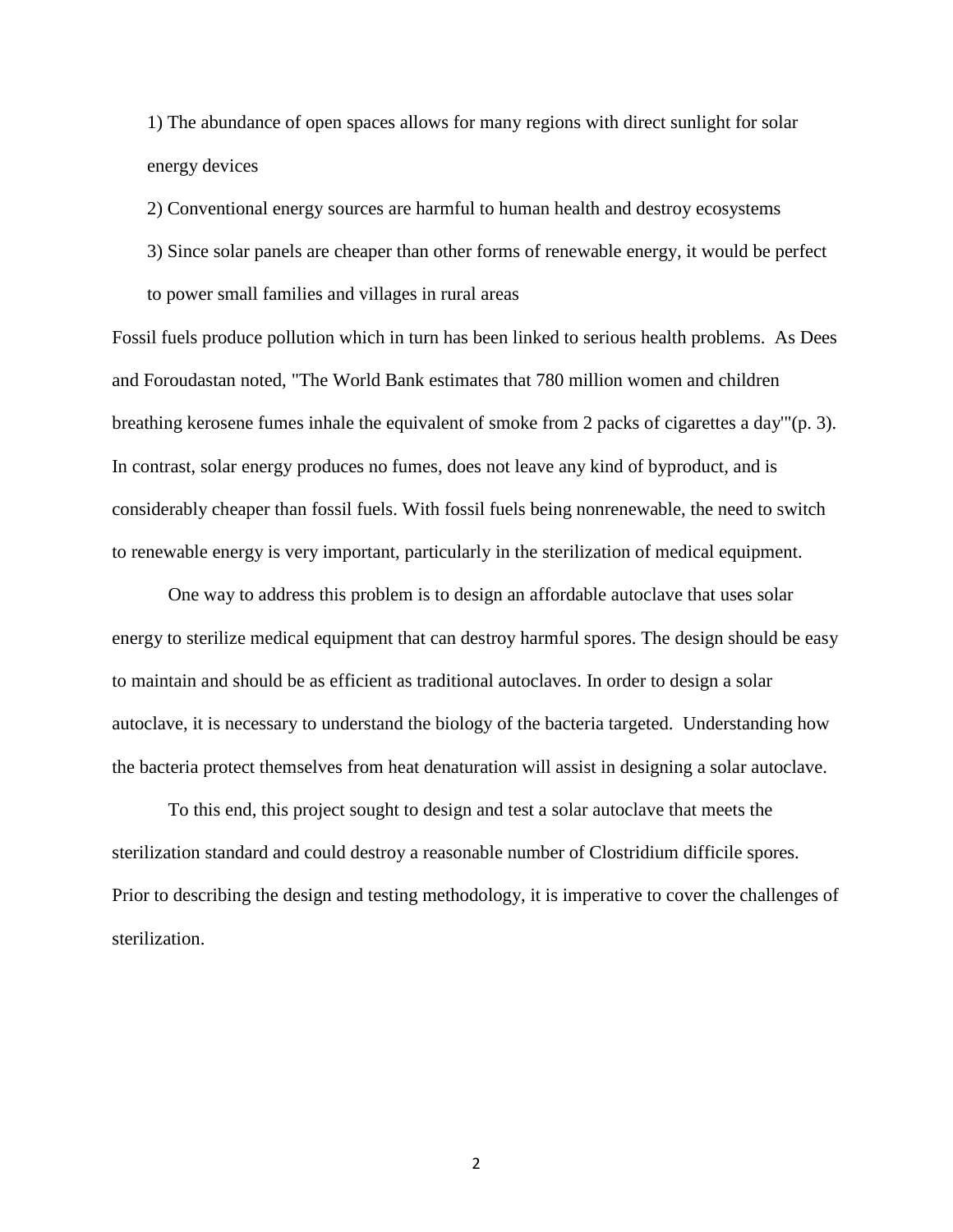#### CHAPTER 2

#### LITERATURE REVIEW

#### *Sterilization*

Any effective design must sterilize equipment with bacteria such as *Bacillus subtilis* spores and *Bacillus stearothermophilus* spores. "To inactivate 100,000 spores of *B. stearothermophilus* in saturated steam at 121 °C requires 12 minutes of exposure, but 1,000,000 spores of *B. subtilis* are inactivated in less than 1 minute at the same temperature" (Block, 2001). This is the standard for any equipment to be deemed "sterilized" and, consequently, this was the goal for the design of this solar autoclave. It needed to be able to compete against commercial autoclaves. The solar autoclave that was designed changed water into steam to sterilize the equipment. Steam sterilization is efficient and is commonly used in many hospitals all over the world. Block (2001) states that:

Sterilization by steam under pressure is nearly universally applied except where penetration or heat and moisture damage is a problem. Steam sterilization equipment is found in a wide variety of shapes and sizes in hospitals, clinics, microbiologic laboratories, and industrial production facilities. Steam sterilization works better than some other forms of sterilization because steam destroys most resistant bacterial spores in a brief exposure and heats rapidly because of mass heat transfer as it condenses. (Block, 2001)

Steam sterilization is thus the best option for a solar autoclave, since time is also a factor. The sterilization process needs at least 20 minutes, not counting the time needed to heat the water. Electric powered autoclaves can boil water in minutes and the sterilization process is able to begin quickly. The problem with solar autoclaves is their reliance on energy from the sun, which may not be as consistent or reliable as an electrical input. The process of boiling the water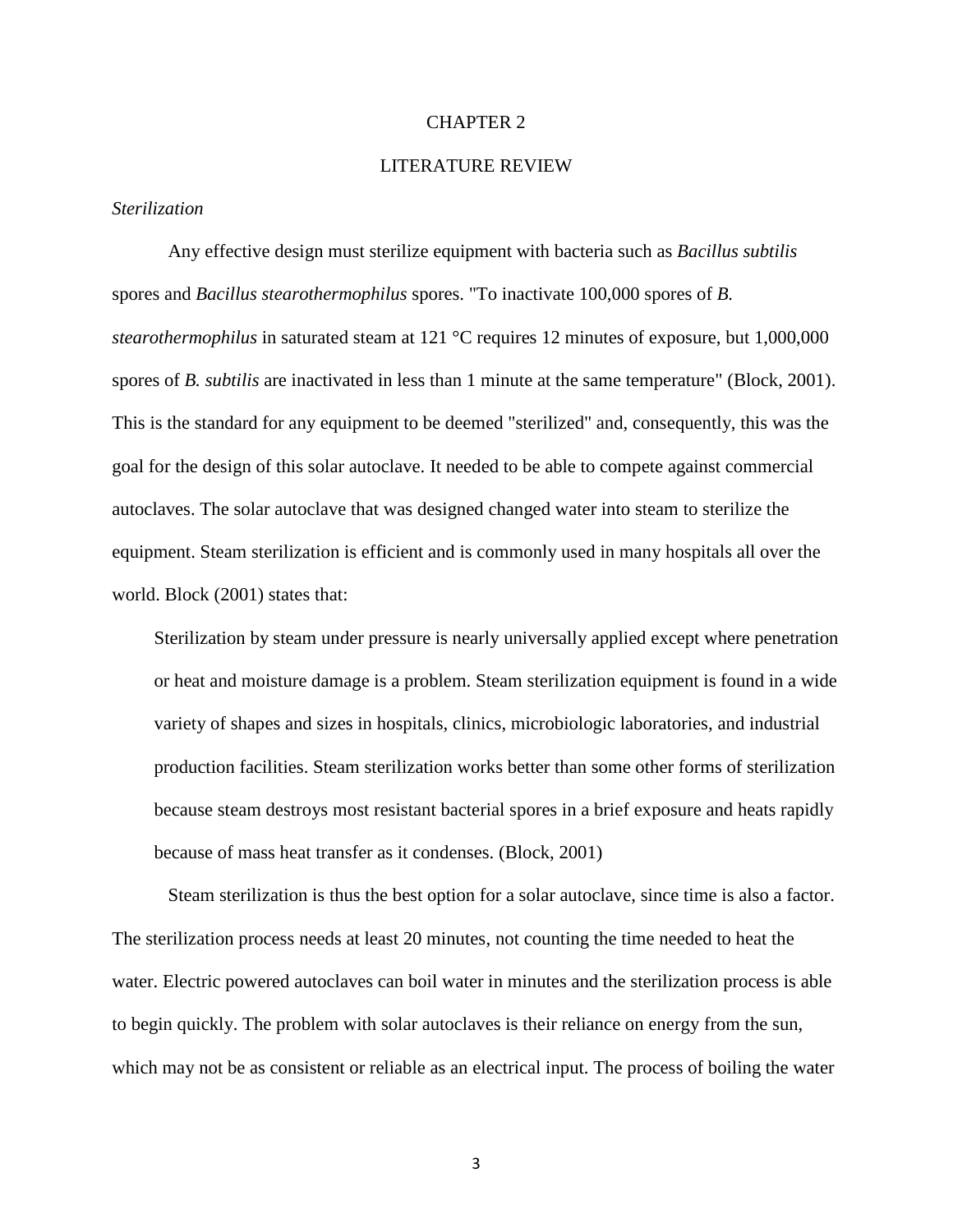and filling the entire system with steam at the right temperature and pressure can take much longer. Electrical autoclaves can reach the desired temperature and pressure in about ten minutes and the sterilization process is completed within an hour. It is thus necessary to design a solar autoclave that will be able to complete a process within a few hours.

#### *Bacteria Considered for the Sterilization Standard*

Of particular importance to this study was to target *C. difficile* spores, as it is very common for this spore to cause hospital infections, especially in third world countries (Balassiano et al., 2012). However, there are no reliable statistics for how common this infection is in developing countries (Garci et al., 2007). The lack of evidence is due to the fact that the types of tests needed to diagnose *C. difficile* infections are not available in developing countries (Garcia et al., 2007).

It is important to understand that spores are the dormant stage of bacteria, when no nutrients are present.

Fully formed spores, recognized as the most resistant form of life on the planet, protect the bacterial genome against heat, desiccation, radiation, and oxidation... As soon as environmental conditions become favorable for vegetative growth, however, it is critical that B. subtilis quickly exits from the dormant state. This process is referred to as spore germination and is triggered by the presence of nutrients in the environment. The nutrients are sensed by specific spore membrane receptors and, within minutes, the spore core rehydrates, the cortex is hydrolyzed, and the coat is shed. (de Hoon et al., 2010).

The sporulation process involves numerous stages that the bacteria go through in order to create a spore. The process takes about 8 hours, while cell division takes only 30 minutes (de Hoon et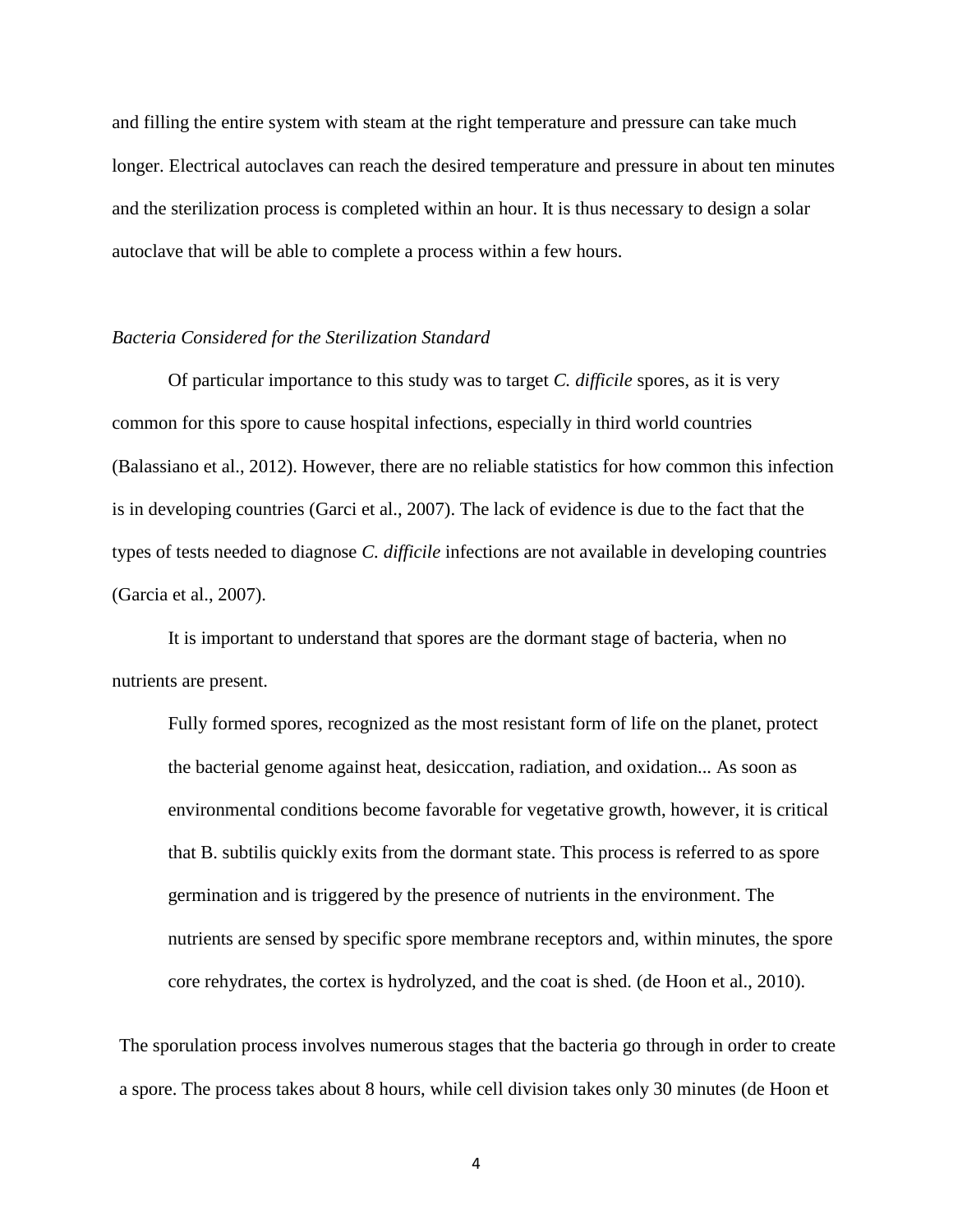al., 2010). To be able to protect itself from "heat, desiccation, radiation, and oxidation," the cell creates many layers that are not present in the vegetative state (Madiga et al., 2012).

The outermost layer is the *exosporium*, a thin protein covering. Within this are the *spore coats*, composed of layers of spore-specific proteins. Below the spore coat is the *cortex*, which consists of loosely cross-linked peptidoglycan, and inside the cortex is the *core*, which contains the core wall, cytoplasmic membrane, cytoplasm, nucleoid, ribosomes, and other cellular essentials. (Madigan et al., 2012)

All of the layers listed above work together to protect the cell while it is in dormant state. This is illustrated below in Figure 1. "The complex intercalates (insert between bases) in DNA, which stabilizes DNA against heat denaturation" (Madigan et al., 2012).



**Figure 1: Spore Diagram**

These spores, though very resistant, can be destroyed by the use of autoclaving. With the information given above, the goal for designing the autoclave will be to destroy a large percentage of the *C. difficile* spores.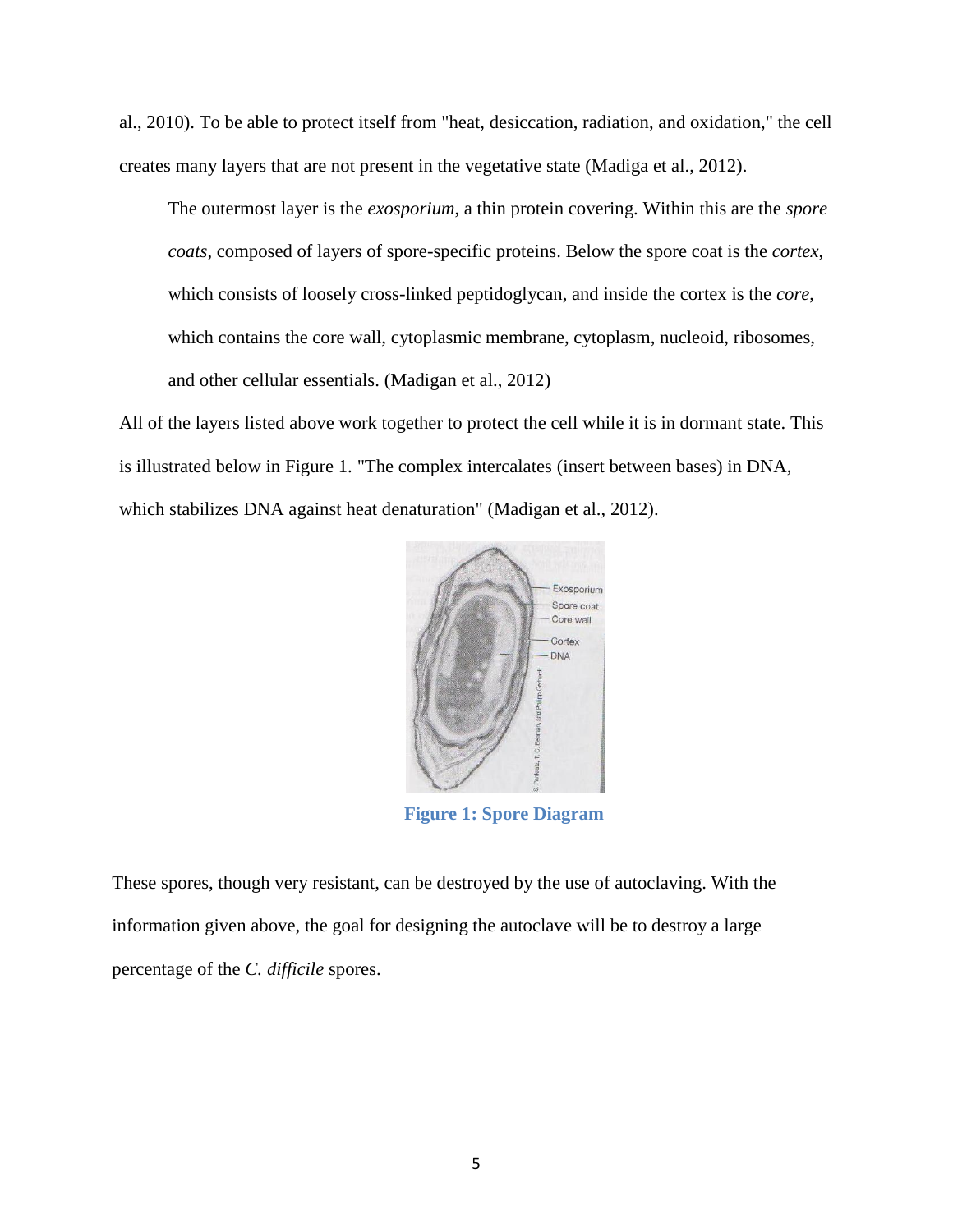#### CHAPTER 3

#### METHODOLOGY

#### *Design of the Solar Autoclave*

After much research and contemplation, the final design that was chosen involved the heat pipes. The heat pipes, collector header, and frame were purchased from SEA Groups Ltd. The model number is SEA-FZ58-12 and holds 12 heat pipes. All 12 heat pipes were installed for this design. The autoclave was purchased from All American. This company makes both pressure cookers and sterilizers. The autoclave chosen does not have an electrical input and is meant to be put over a heat source, such as a flame or a hot plate. It is made out of aluminum and has a capacity of 25 quarts. This particular model was chosen because it is able to hold a basic surgical set. The largest tool is about 14 in and can fit in the autoclave slanted. The copper piping used to connect the collector header to the autoclave is Type M 3/4" diameter copper piping, which can be purchased at any home improvement store. The insulation for the copper piping is Armacell 1/2" thick self seal pipe wrap. To ensure that the insulation sealed around the piping, black zip ties were used at certain points. The insulation casing for the autoclave and the lid was made from Foil back wrap insulation that is 1.5" thick.

Since one of the goals was to have no electrical input, pumps were out of the question. It was necessary to have each of the components at certain heights so that gravity could assist in creating the circulation. The autoclave was set up at the highest point, since steam rises. The collector header where the heat pipes are attached was at the lowest point. The water was poured directly into the autoclave, where it would drain down into the collector header to be heated. It was expected that the steam would rise into the autoclave and when it lost energy and cooled down, it would fall back down to the collector header to be reheated. The final design is shown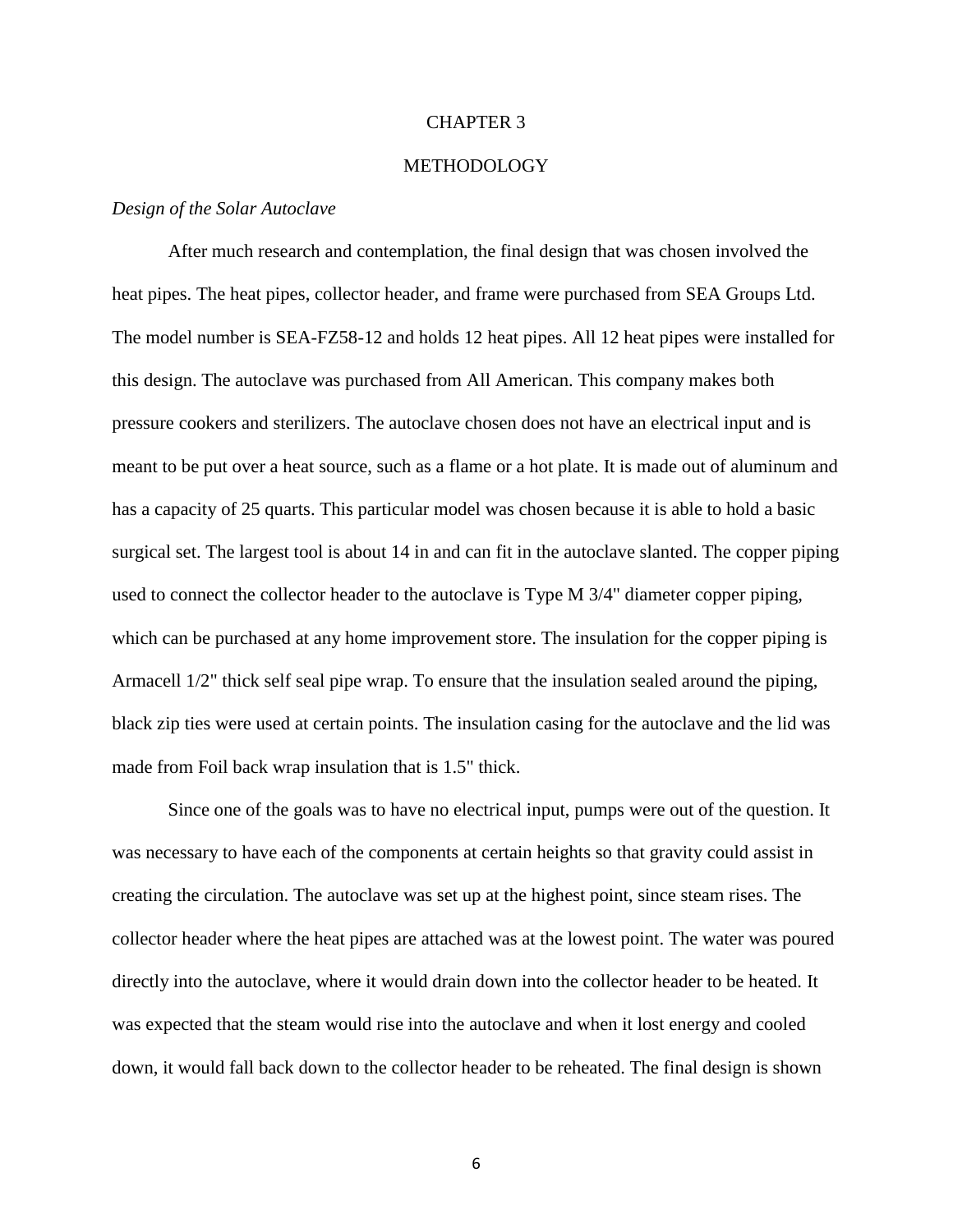in Figure 2. The pipes were copper covered in insulation. The steam was allowed to flow freely throughout the system. It was directed by the slight slant of the collector header, pushing the steam into the direction towards the autoclave (shown in Figure 3).



**Figure 2: Final Design**



**Figure 3: Final Design**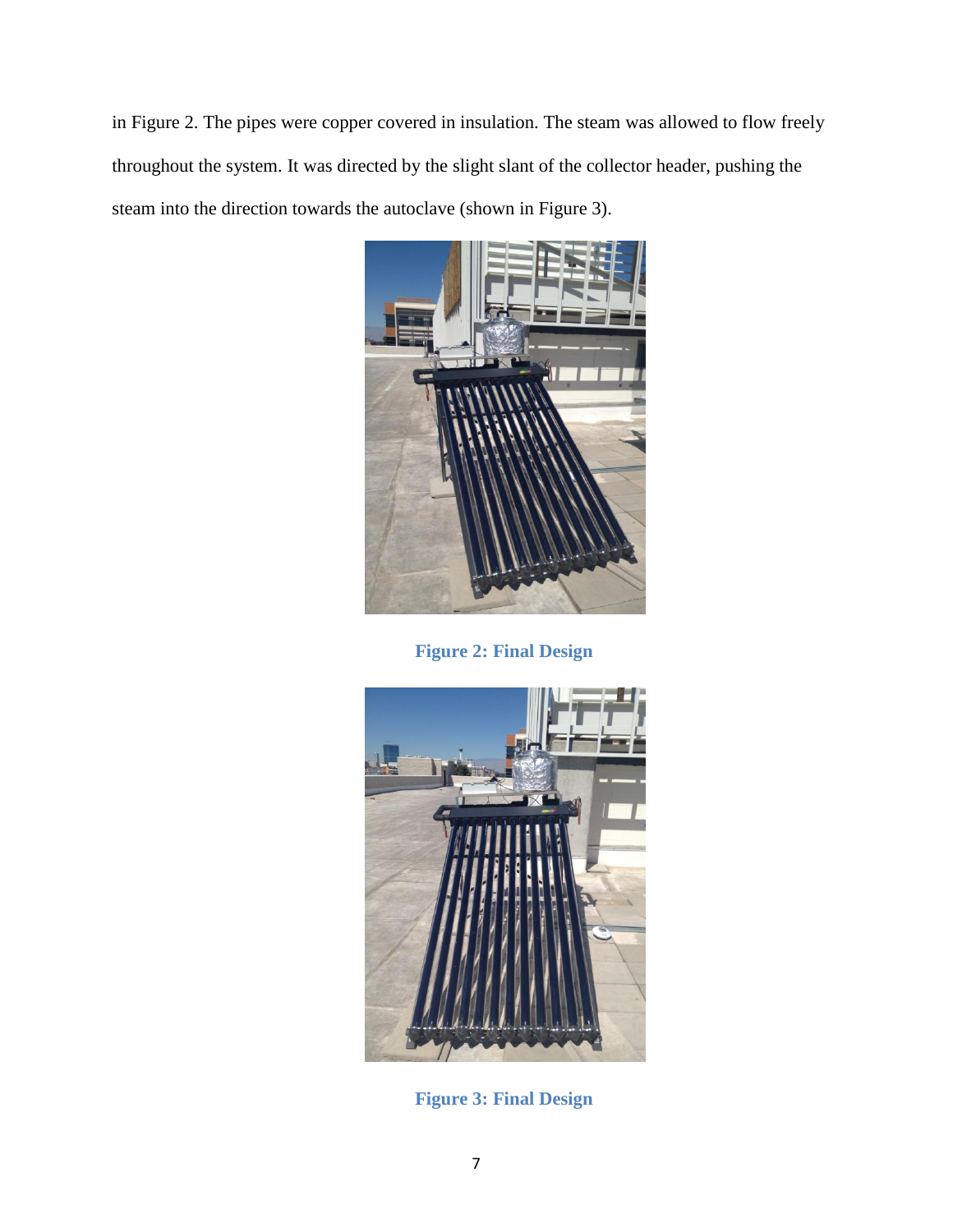### *Testing Procedure*

In order to track events during the experiments, a data logger and many different sensors were used throughout the system. The data logger used was a Campbell Scienctific CR 1000, which comes equipped with a computer program that assists in writing the program to read and collect all of the data from the different sensors. The program is easily written and can be imported to Excel to be analyzed. A laptop can be connected while an experiment is run and the data points can be plotted so that the user can see the changes. This feature makes it easy to see if the cycle is working during the experiment. There are thermocouples at the inlet and outlet of the collector header, for the ambient air, reference temperature (within the data logger and an additional one added to the data logger), and a final one that goes into the top of the lid of the autoclave to record internal the temperature (Model Number: CF-000-T-2-60-1). All of the thermocouples were purchased from Omega. The thermocouple that was in the autoclave reaches about a 1/4" into the autoclave. The thermocouples for the inlet and outlet were placed on the outside of the piping beneath the insulation, before the collector header and after. A pyranometer is an Eppley PSP used to measure the incident radiation of the sun (Figure 4). This was placed at the same angle as the heat pipes so that the pyranometer would be receiving the same amount of radiation as the heat pipes. A pressure transducer (Model Number PX309-100A5V), purchased from Omega, was added near the outlet of the collector header to keep track of the pressure changes throughout the experiment (Figure 5). It has a pressure range from  $0-100$  psia and a working temperature range of 4 to 185F.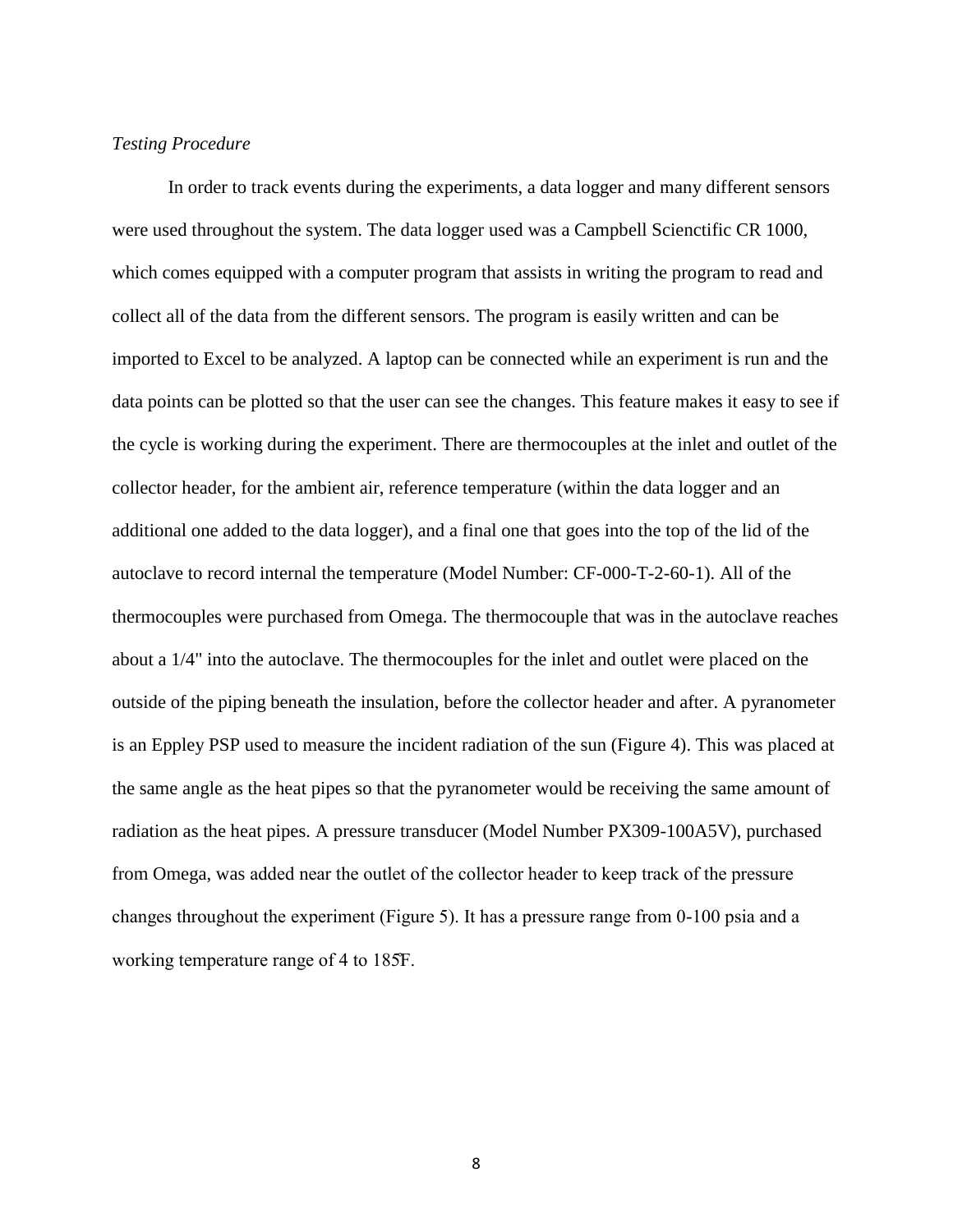

**Figure 4: Pyranometer**



**Figure 5: Pressure Transducer**

First, the solar autoclave was tested to see if it was able to reach a temperature of at least 121°C and a pressure of 15 psi consistently for at least 30 minutes after reaching this state. This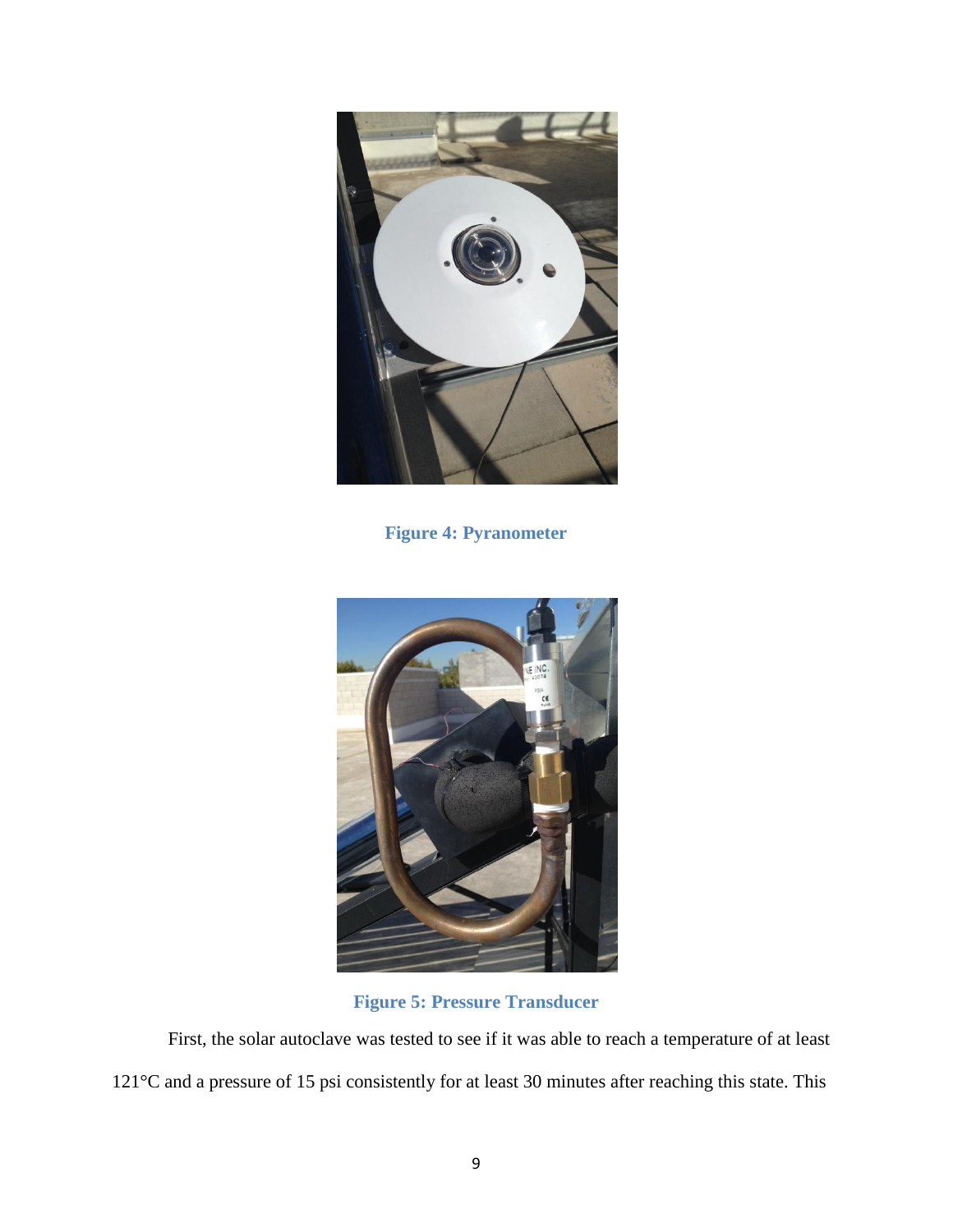was done by adding a measured amount of deionized water into the autoclave and then it was sealed. The system was monitored using many sensors throughout and left to reach at least 17 or 18 psi. Once this was achieved, the air would be purged from the system and the autoclave would be left to go through the sterilization process. The system needs to be able to perform this process multiple times before bacterial testing can begin.

Next, the success of sterilization and efficiency of the solar autoclave was tested. The first test involved the use of an autoclave strip. This is a small strip of paper that changes color if it has been "sterilized." If this test is successful, then actual bacterial testing would be conducted. The first test would be conducted with *B. subtilis* and *B. stearothermophilus*. They would be plated on small squares of stainless steel to imitate medical equipment. The plated square would be placed into the solar autoclave and, in theory, sterilized. The sterilized plate would then be compared to a control plate (a plate that also has the bacteria). If it passed the conditions in the sterilization standard, then it is possible to move forward to test with *C. difficile*. The process would be repeated for *C. difficile*.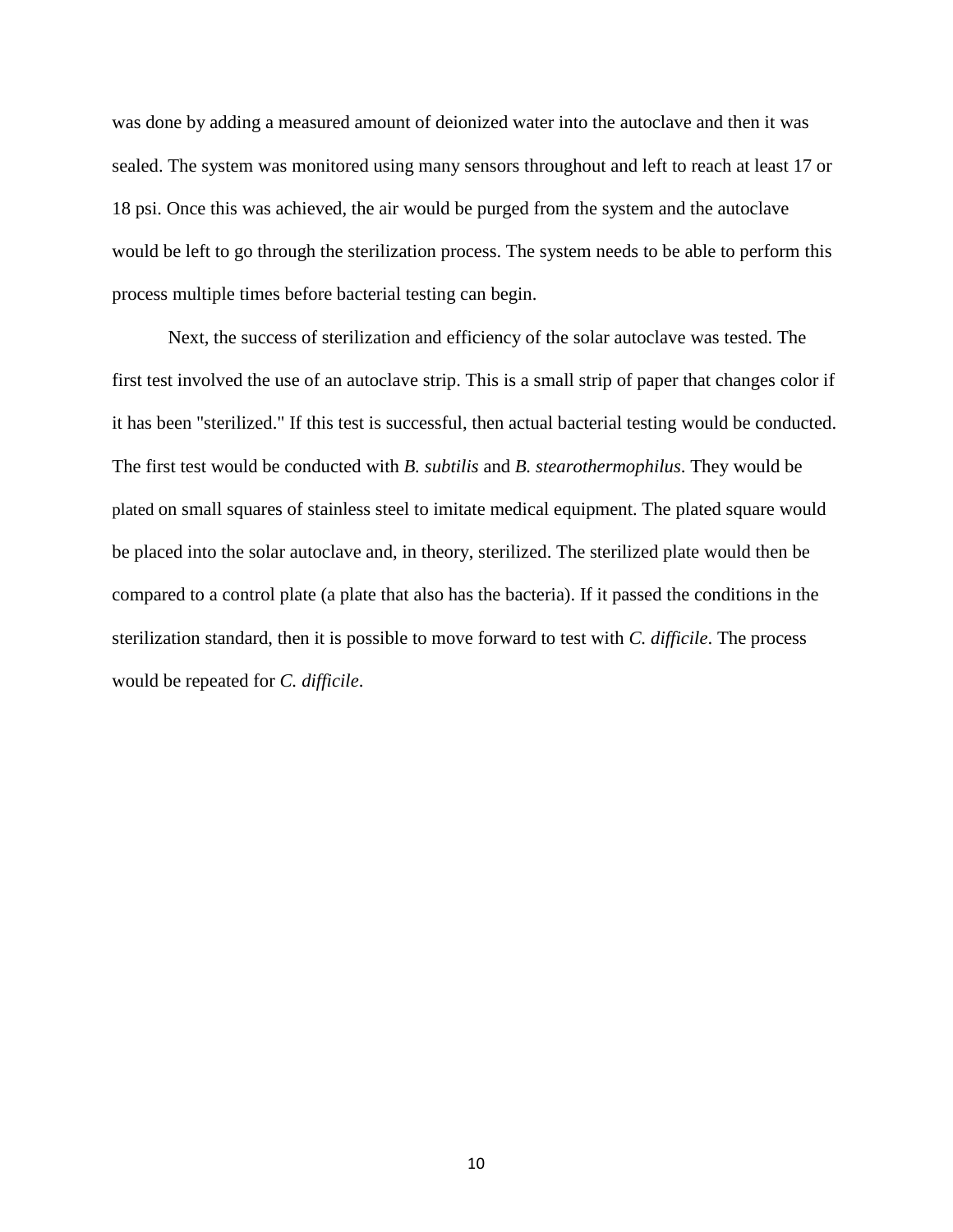#### CHAPTER 4

#### RESULTS

The initial testing first involved finding the correct amount of water to work with. If too much water is added, the system, including the water reaches a steady state and is not able to produce superheated steam. Too little water and the system will not have enough steam to fill the whole system and be able to purge.

The first test used 1 liter of deionized water. This was too much for the system and it was not able to reach the goal temperature or pressure. Figure 6 shows all of the temperatures throughout the system. It should be noted that there are two reference temperature lines. One is from the data logger itself and the other is an additional thermocouple that was added. They are basically the same temperature, which shows that the data from the thermocouples is accurate. Figure 7 displays the radiation for the time that the experiment was done. For ease of analyzing the data, Figure 8 includes both the temperature and the pressure of the autoclave. It can be seen that the autoclave reaches just above 60  $\mathbb{C}$ , but because the pressure is not able to keep increasing, the steam loses its energy and falls back down to the collector header, dropping the temperature of the autoclave. With this information, the amount of water had to be reduced in order for the system to reach 15 psi and 121°C.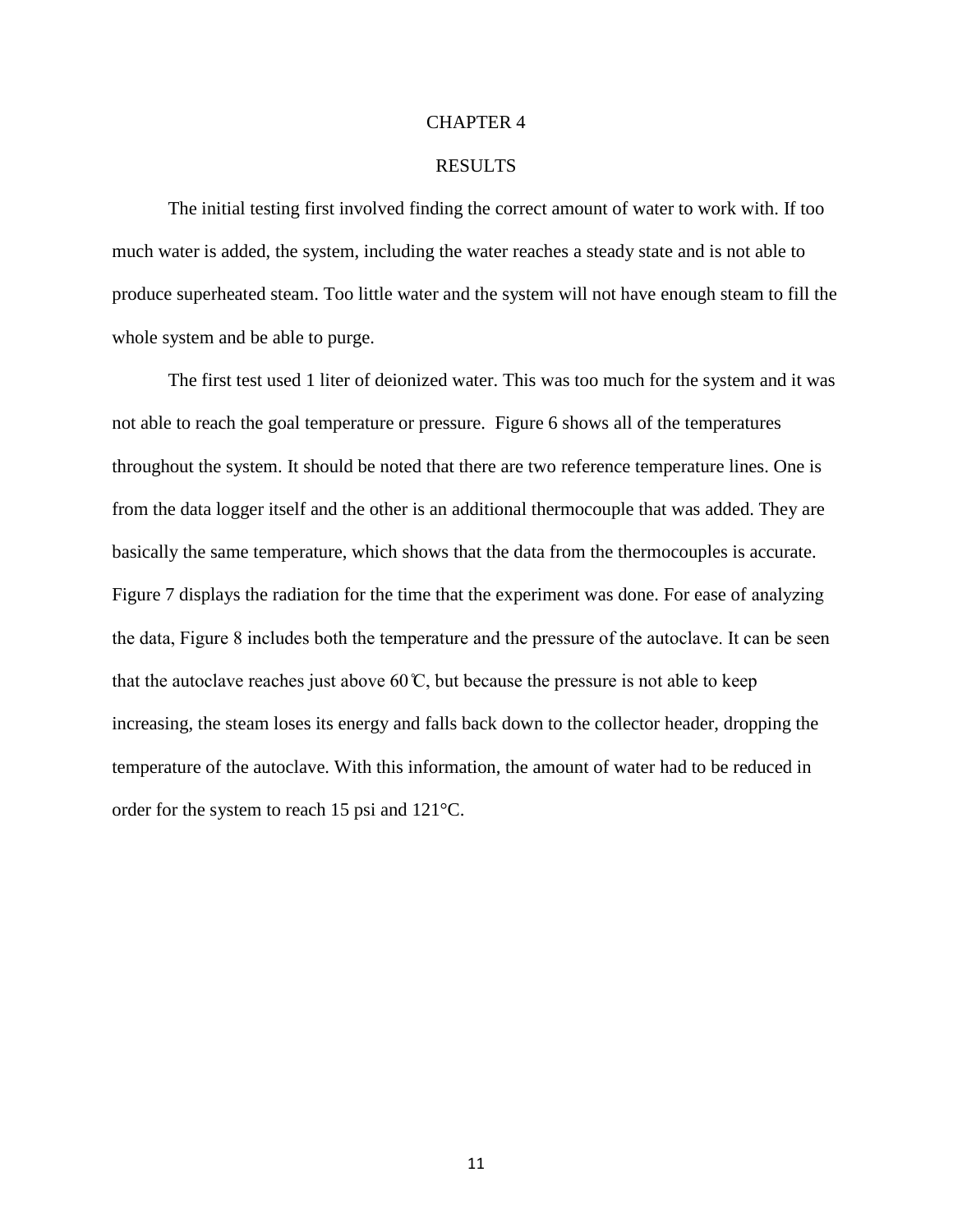

**Figure 6: 1 L, Temperatures**



**Figure 7: 1 L, Radiation**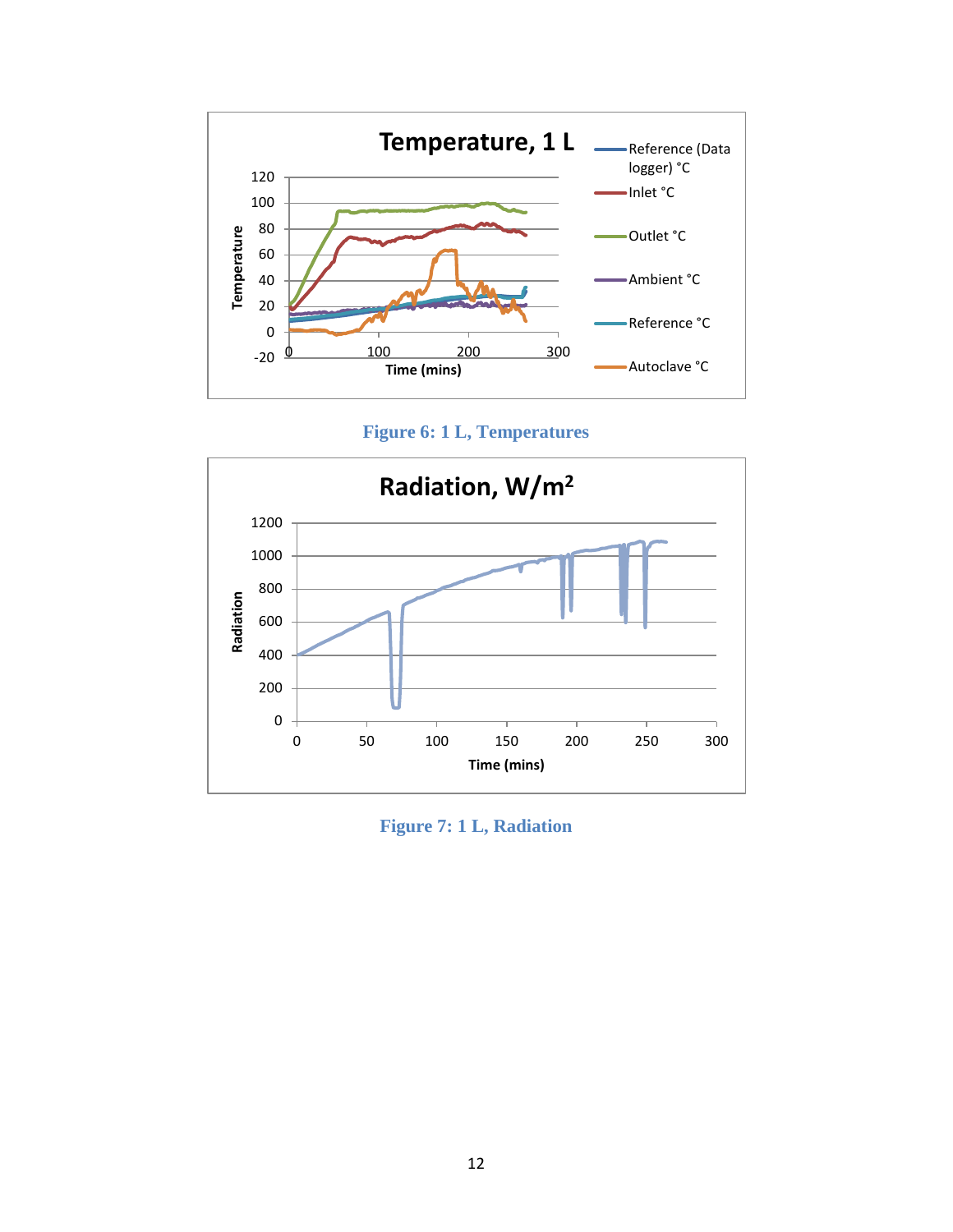

#### **Figure 8: 1 L, Temperature vs. Pressure**

The amount of water was reduced to 300mL and the system was run again. The temperatures throughout the system are shown in Figure 9. The radiation from that time period is in Figure 10. The temperature versus pressure graph (Figure 11) shows that the system did work; not only was the autoclave able to reach a pressure of about 17 psi, but the air was purged and the system was able to rebuild the pressure. The autoclave was at a temperature of above 121°C for over 50 minutes. This trial shows that the solar autoclave can reach the goals requisite for sterilization. The experiment was repeated again with the same amount of water and it was successful yet again. For this trial, the temperatures throughout the system, radiation from the time the trial was run, and the temperature versus pressure graphs are shown in Figures 12, 13, and 14, respectively. In this trial, the autoclave was able to reach a pressure 17 psi and the system was purged of its air. From the graph, it can be seen that the pressure was steadily increasing back up to 17 psi. One thing to note is that the temperature of the autoclave in this trial did not reach the goal of 121ºC. The maximum temperature reached 118.77ºC. However, there may have been some error with the thermocouple used. Using a more accurate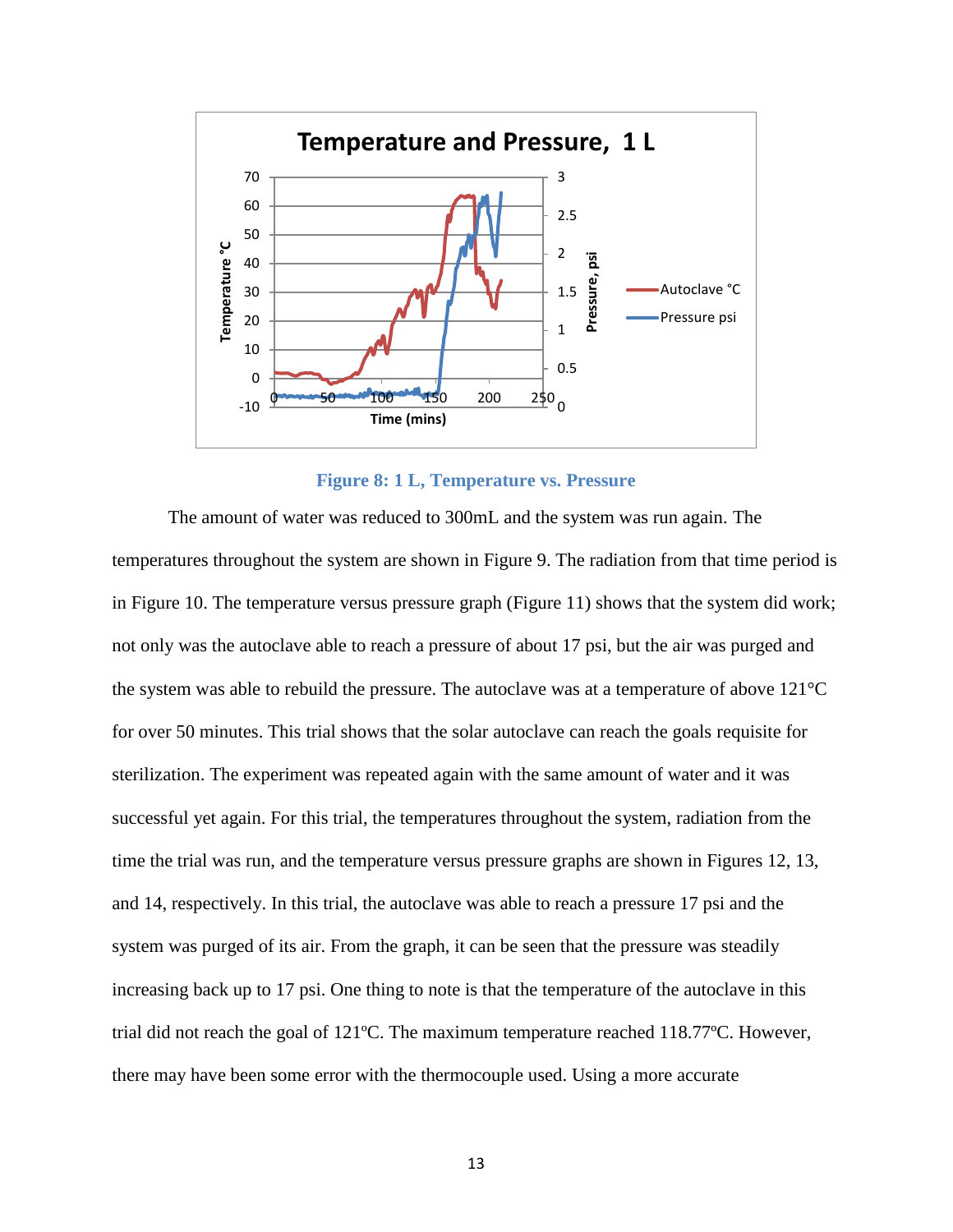thermocouple, the temperature may actually have reached our goal. Another note to make is the differences in radiation on the two days. The two days are compared in Figure 15. Though Trial 1 probably had a partly cloudy day because of all the drops in radiation, it didn't begin to decrease until over 100 minutes. Trial 2 reached its peak at about 50 minutes and began to decrease. The autoclave was given more time to be exposed to higher levels of radiation in Trial 1 than in Trial 2. This difference could be why the autoclave was not able to reach the goal temperature. Though there were two successful trials, the system should be able to run through the cycle multiple times consistently before bacterial testing can be performed.



**Figure 9: 300 mL, Temperatures, Trial 1**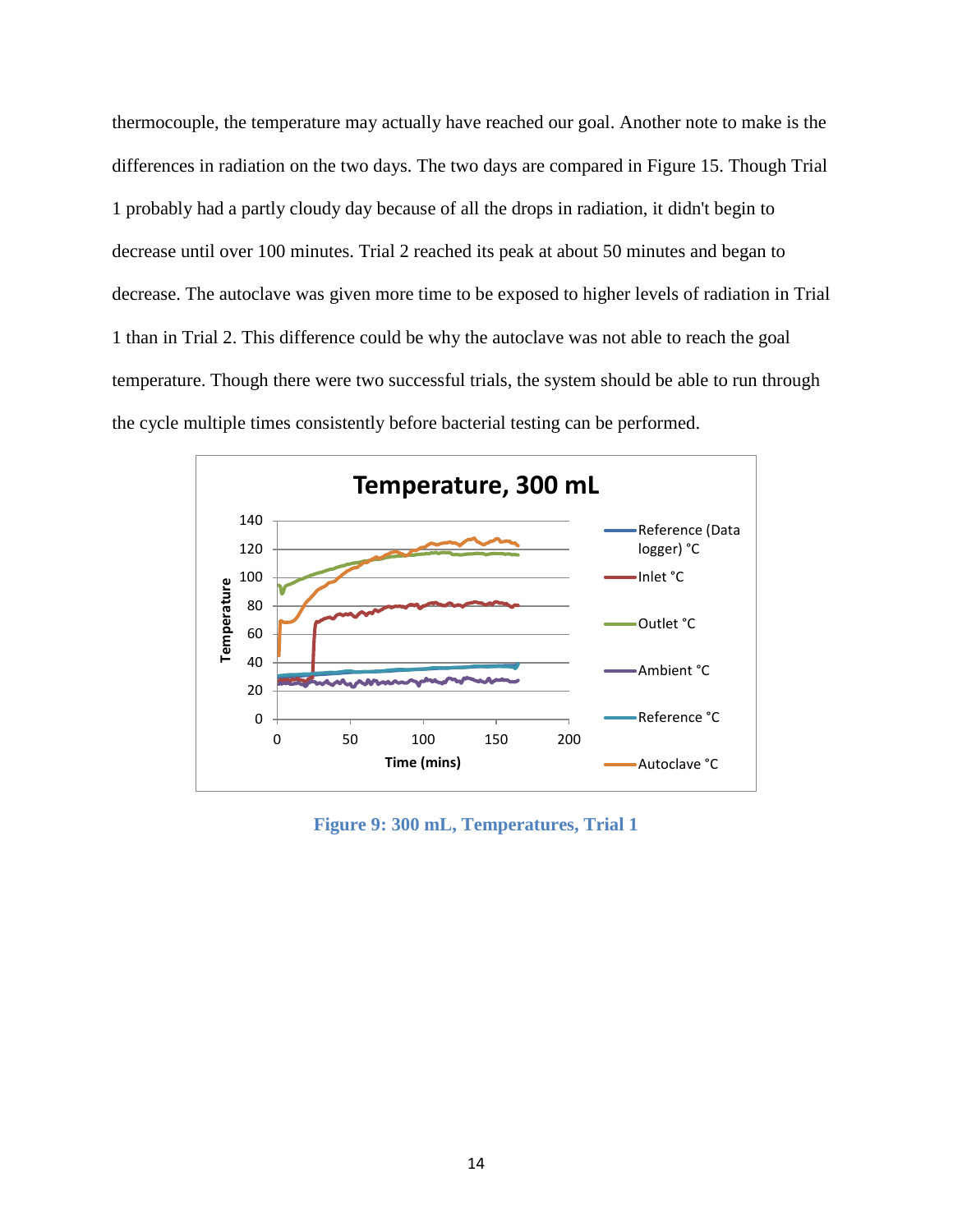

**Figure 10: 300 mL, Radiation, Trial 1**



**Figure 11: 300 mL, Temperature vs. Pressure, Trial 1**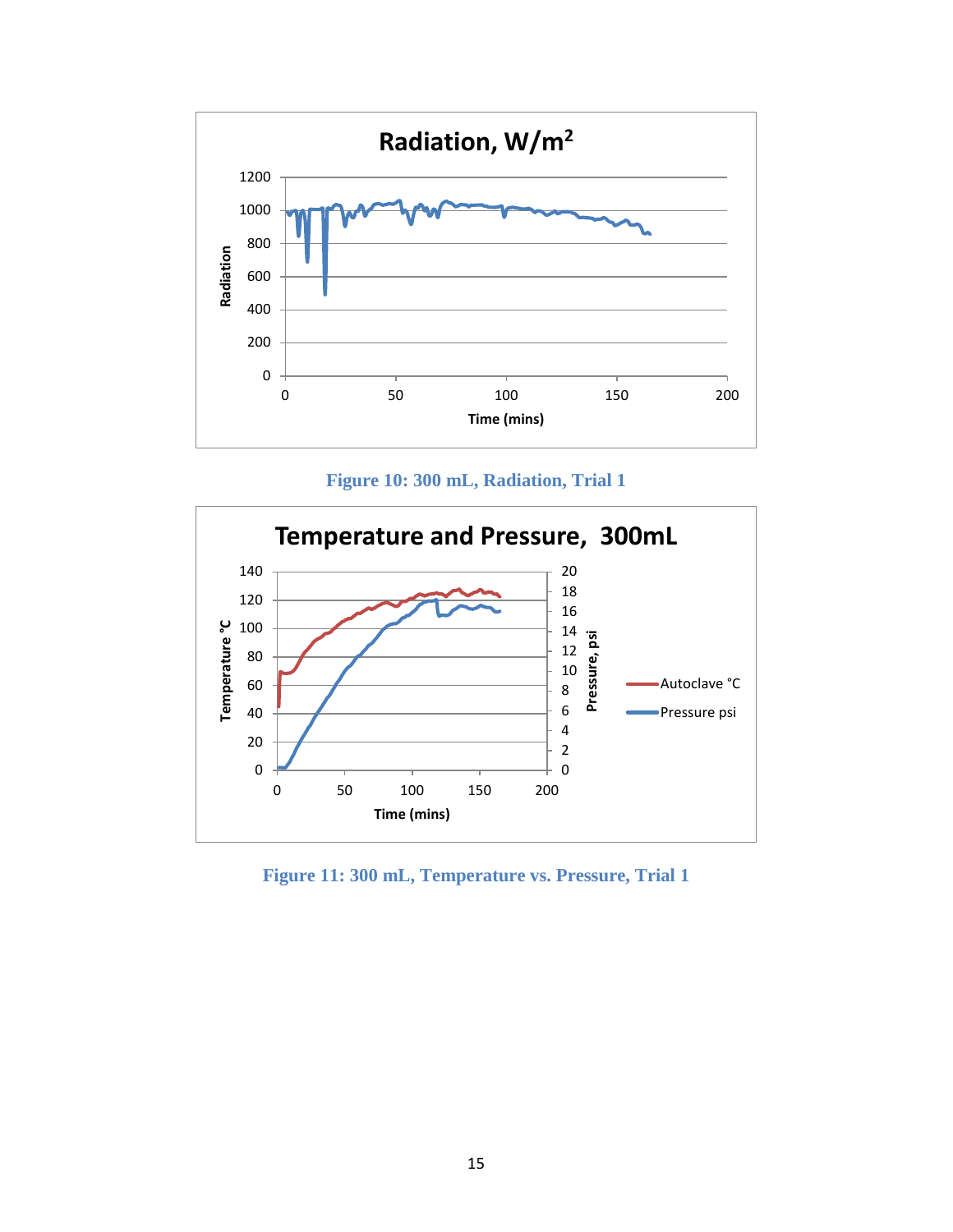

**Figure 12: Temperatures, 300 mL, Trial 2**



**Figure 13: Radiation, 300 mL, Trial 2**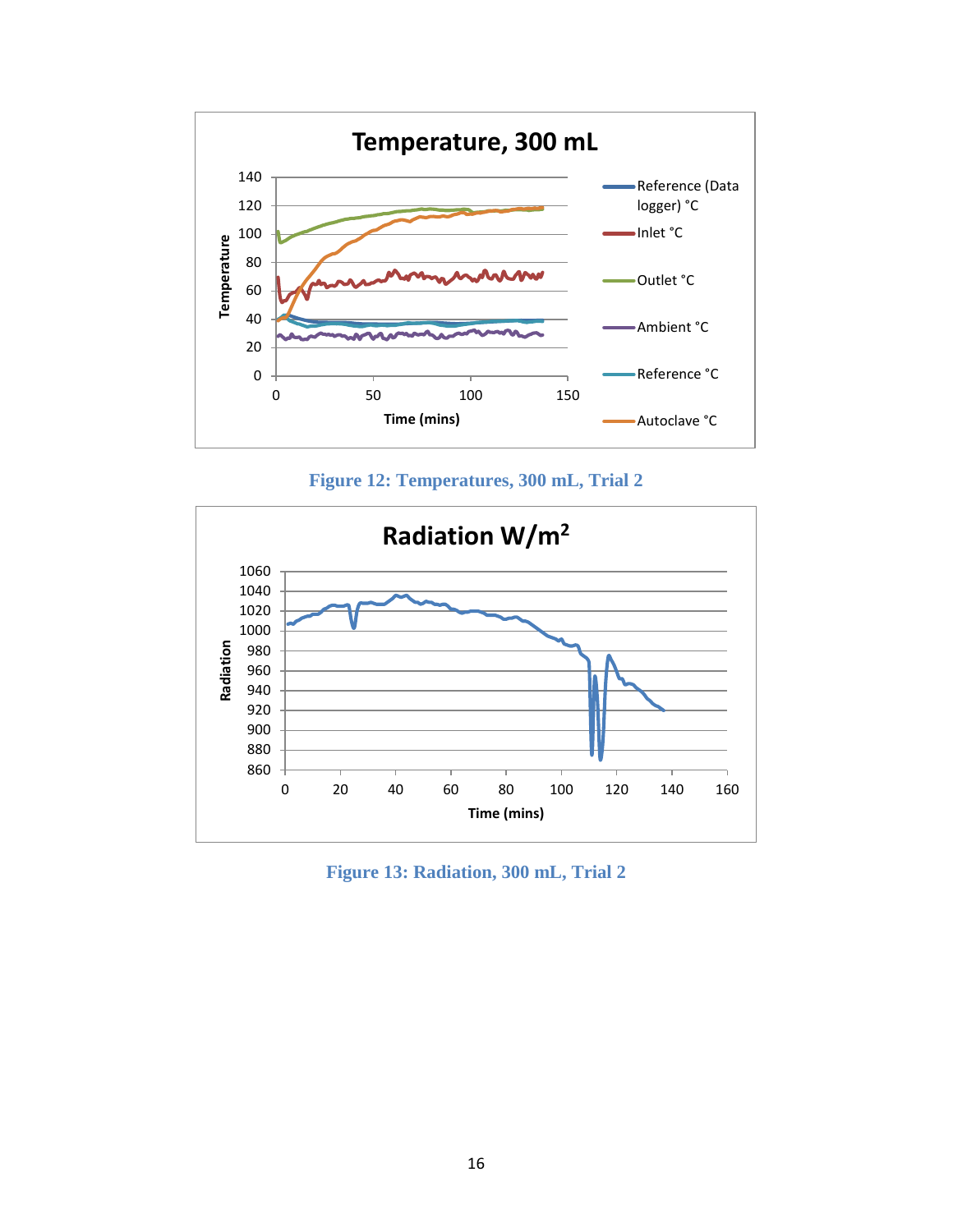

**Figure 14: 300 mL, Temperature vs. Pressure, Trial 2**



**Figure 15: Trial 1 vs. Trial 2 Radiation**

When the system was run again, it was not able to hold pressure at all. There was a leak at the seal of the autoclave. It was not possible for the autoclave to build up pressure, thus making it impossible for the system to reach the goal temperature and pressure. To fix this, a groove for an O-ring was machined (Figure 16). This would allow for a full seal and assure that the lid of the autoclave would close level. Once this was done, the system was run again.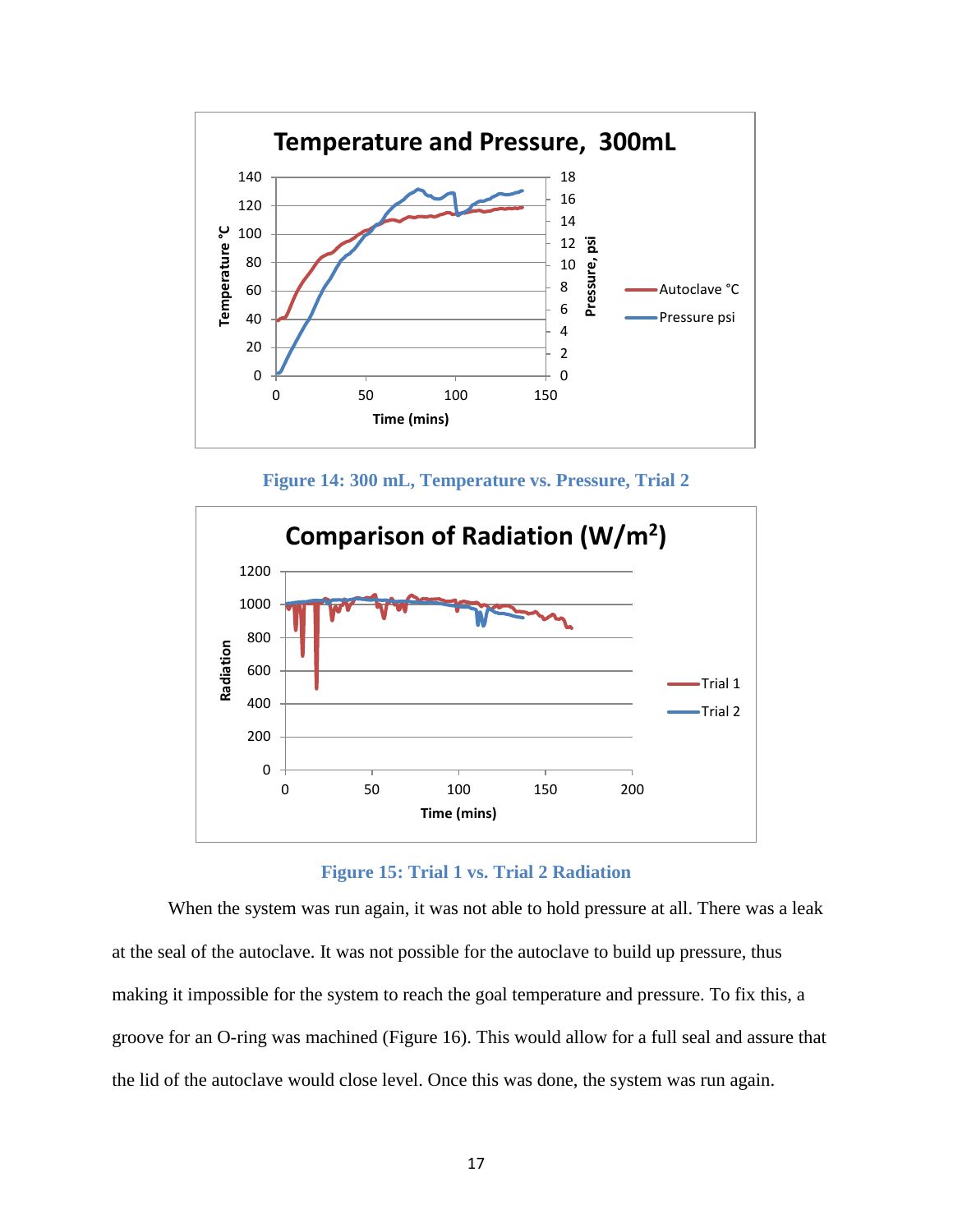However, it again was not able to reach at least 15 psi. After inspection, it seemed as though there was another leak at the point where the thermocouple and pressure gauge are inserted into the lid of the autoclave.



**Figure 16: Machined groove for O-ring**



**Figure 17: Autoclave with O-ring**

The last trial graphs are shown below in Figures 18, 19, and 20. From the temperature versus pressure graph, it can be seen that the autoclave was not able to reach the goal temperature and pressure. The system was left to run for the day, but it was still not able to build up pressure above 9 psi and the temperature did not cross about 70°C. This means that there was a constant leak in pressure somewhere in the system. Because of this leak, it made it impossible for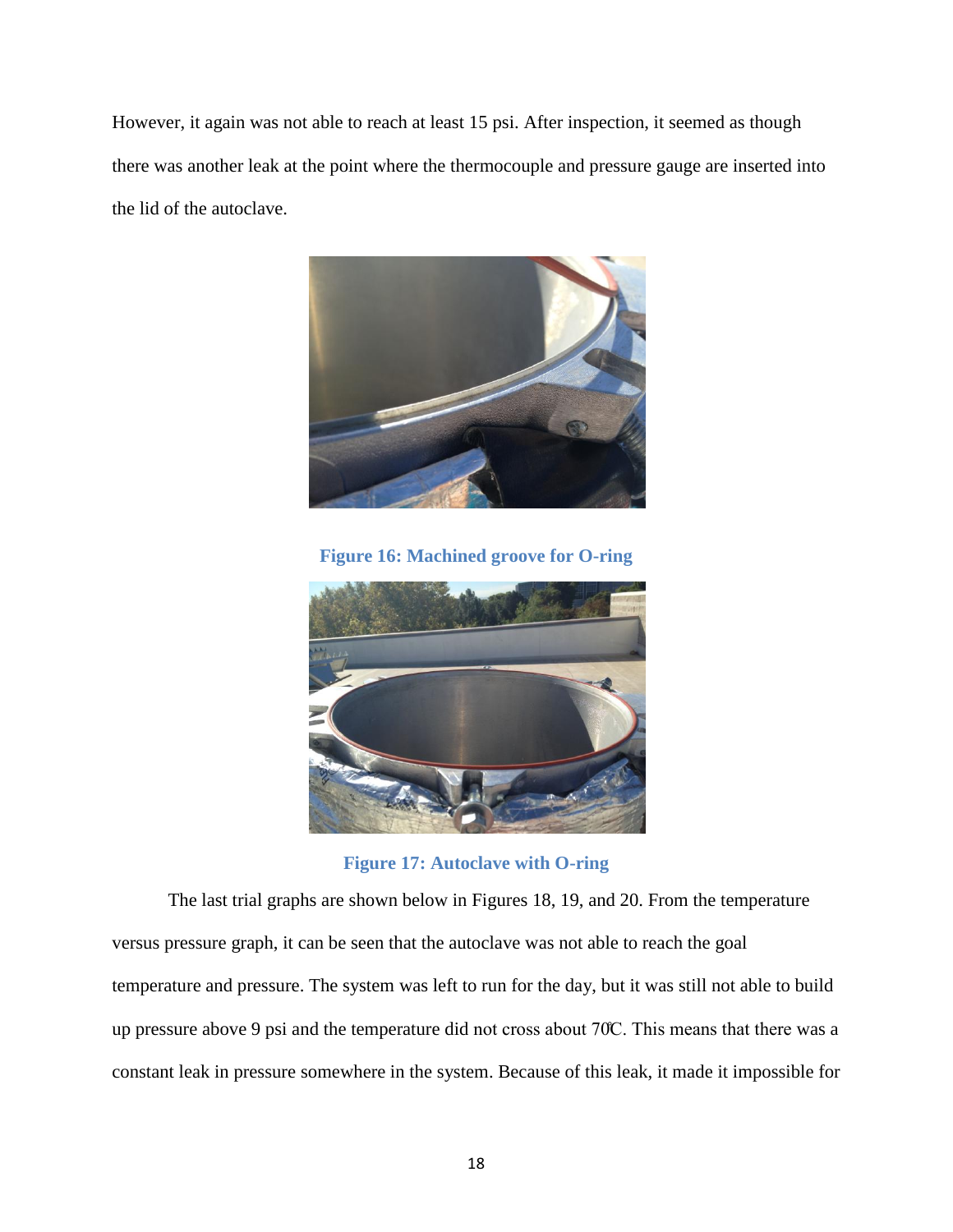a sterilization cycle to occur. It will be necessary to either redesign the solar autoclave or to find where it is leaking.



**Figure 18: Temperatures, Last Trial**



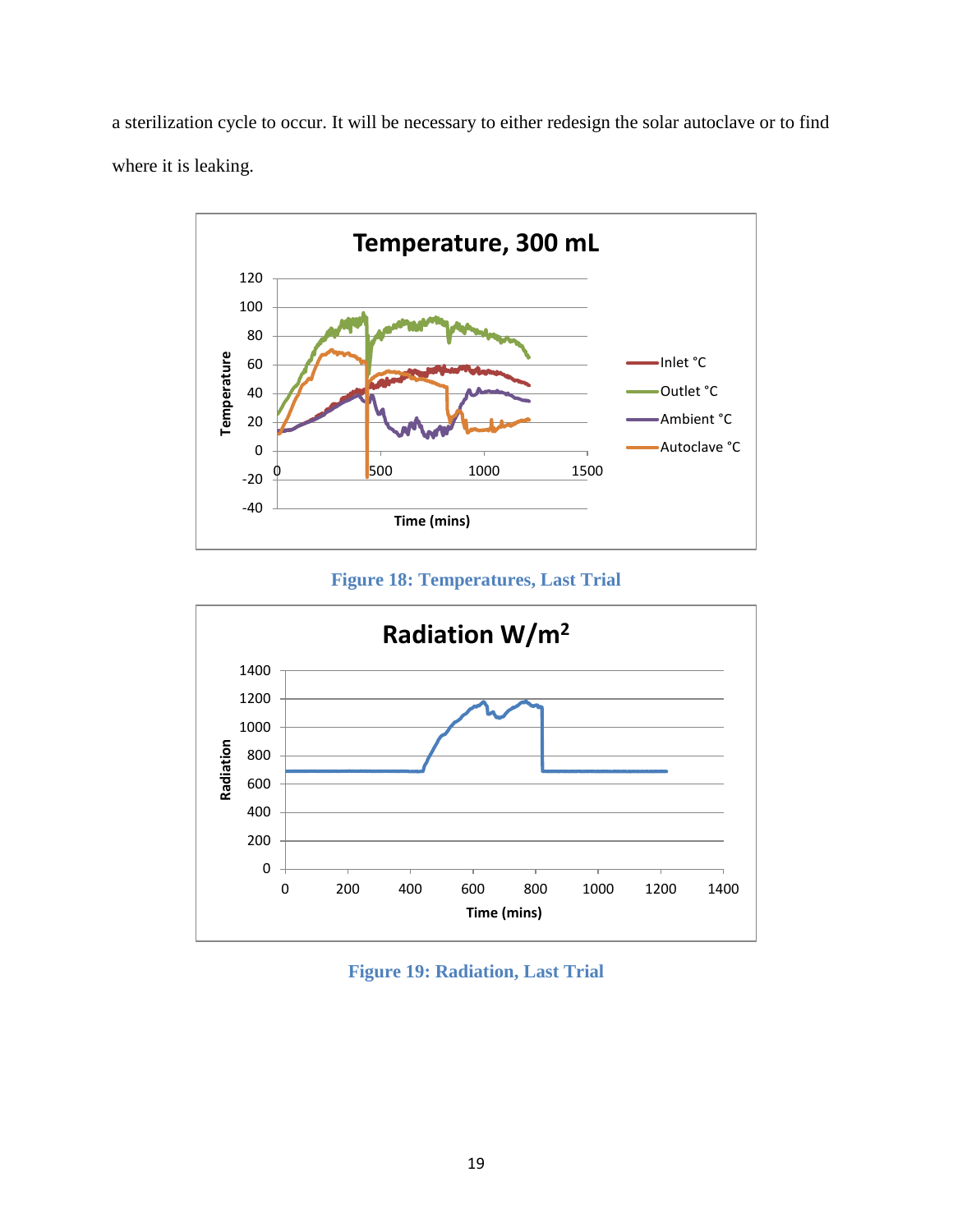

**Figure 20: Temperature vs. Pressure, Last Trial**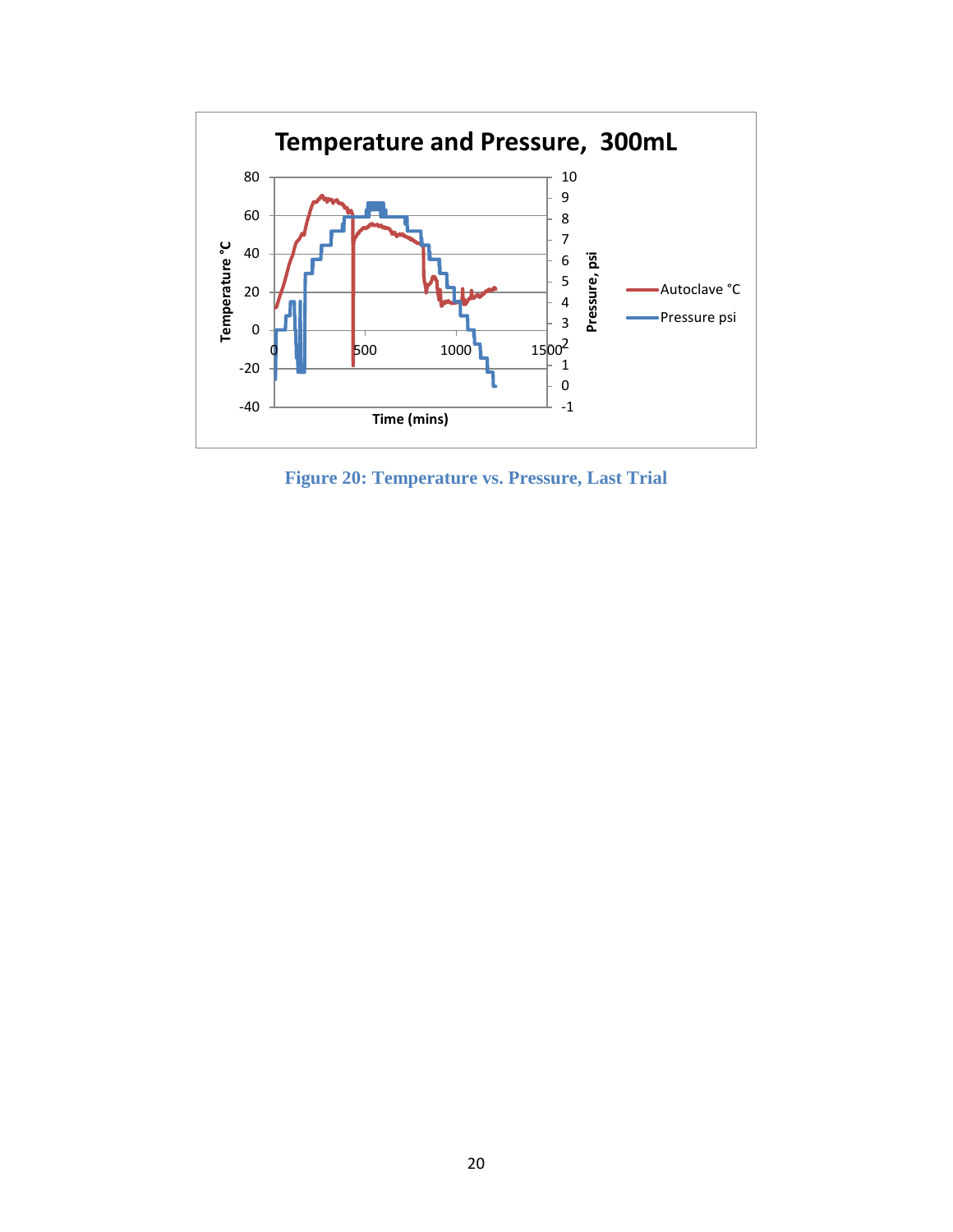#### CHAPTER 5

#### **DISCUSSION**

From the results shown above, it can be seen that a solar autoclave can be designed, but further research and redesign is needed. In order to fix the pressure leak issue, it will be necessary to find where it is leaking from. There are many possible leakage points. The seal on the autoclave had been resolved by adding the O-ring. The main points that need to be looked at would be where the thermocouple and pressure gauge are connected to the lid of the autoclave (Figure 21). It would need to be taken apart and cleaned with acetone to remove any dirt that may have collected over the time the autoclave was sitting outside. Teflon tape and a sealant could be added to help those points from leaking. If it is not the threads where it is leaking, it may be that the pressure gauge itself is leaking. After months of exposure to the sun, the materials in the pressure gauge may have weakened and cracked. This would have to be replaced before another test is run. Another place where it could be leaking pressure is from the points where the copper piping attaches to the autoclave (Figure 22). This can be fixed the same way as the previous issue. Once these are both taken apart, cleaned, and put together again with a new layer of Teflon tape and sealant, the system could be run as if it was being tested, then the points where it was thought there was pressure leaking could be applied with a solution that begins to bubble if there is air leaking. This would help in finding if these points are still an issue. Once this is resolved, it would be possible to begin testing again.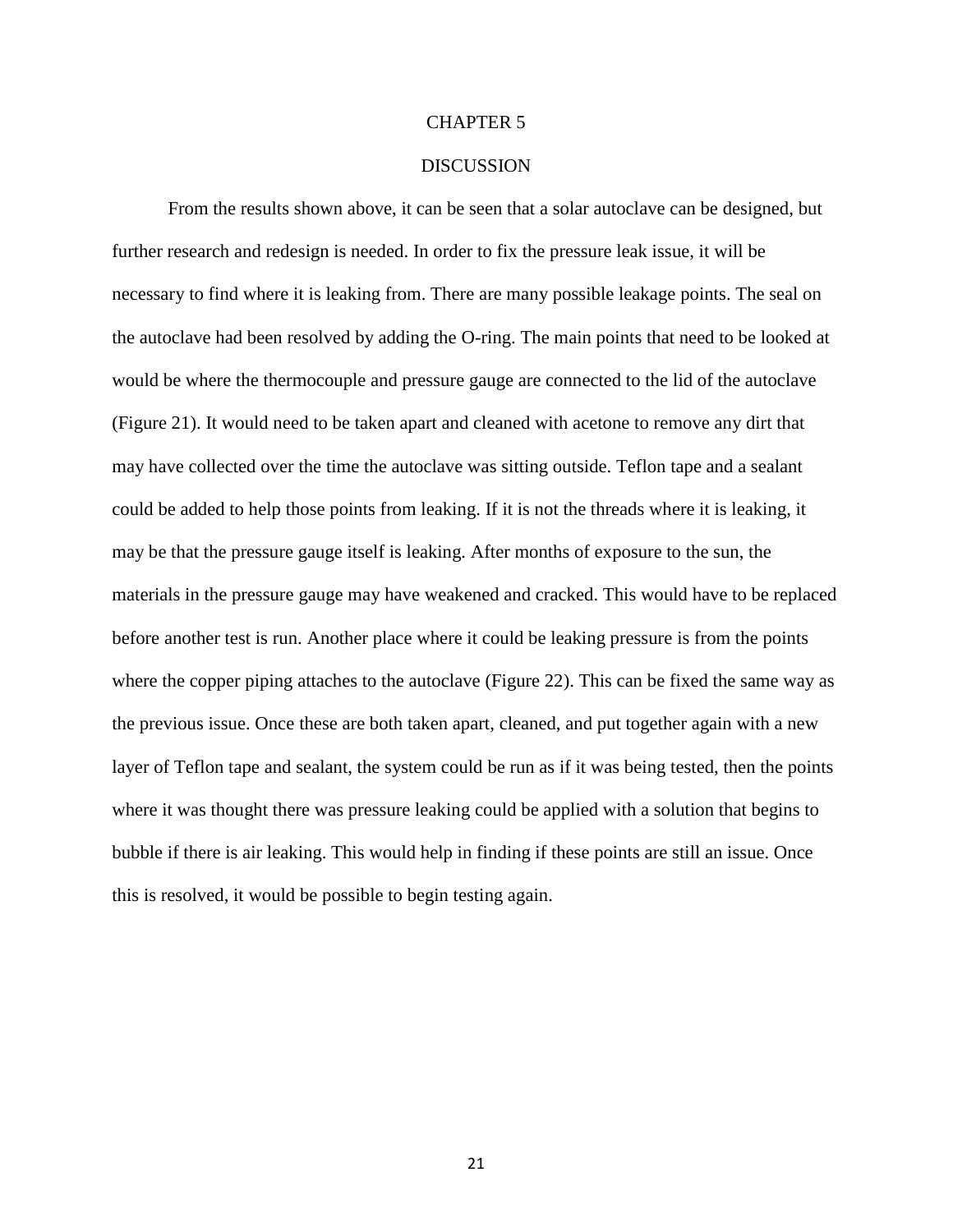

**Figure 21: Piping where the thermocouple and pressure gauge connect to the lid**



**Figure 22: Copper piping that attaches to autoclave**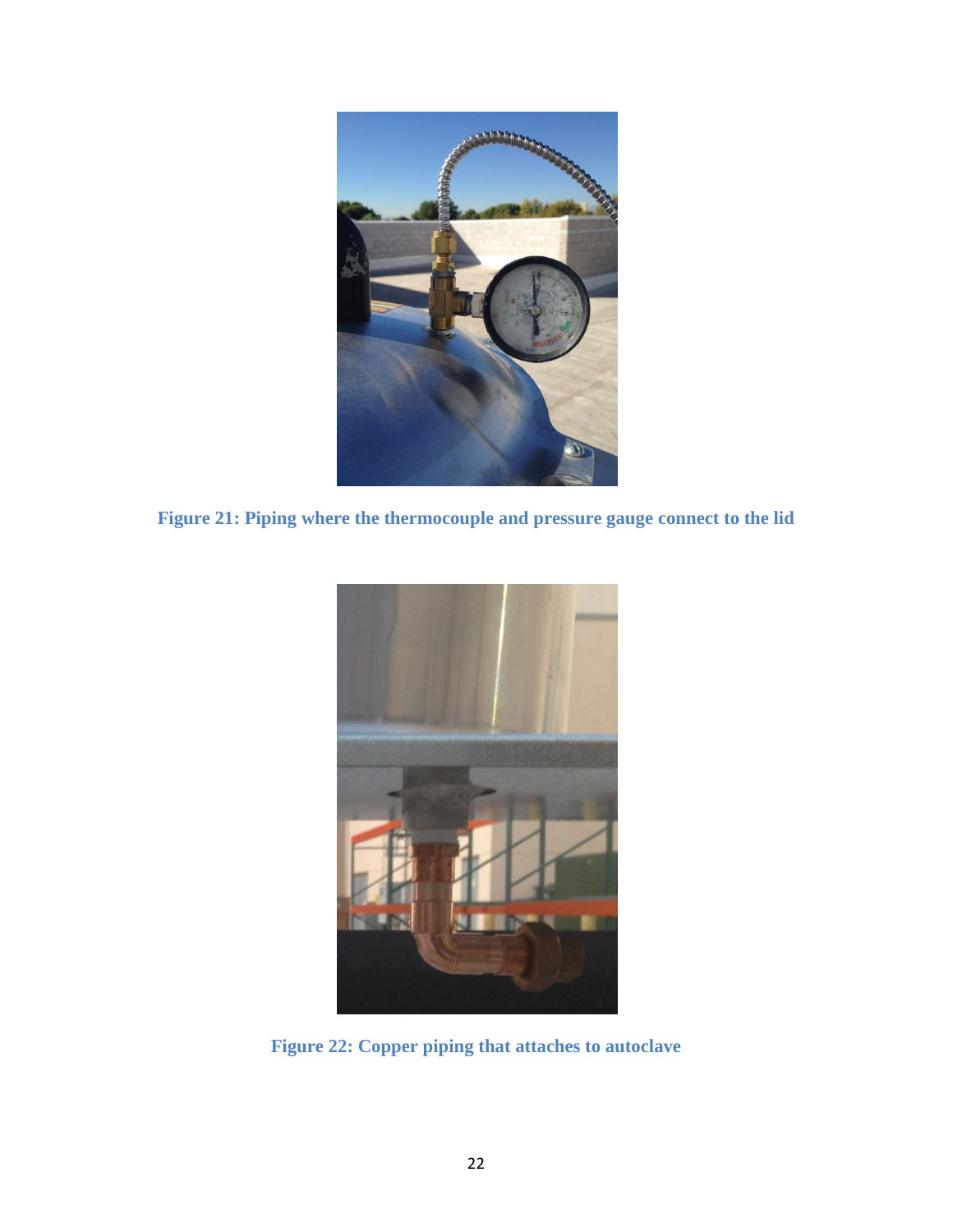Another issue that arose during testing was a lack of energy to produce steam to fill the system. SEA, the company the heat pipes and collector header were purchased from, sells multiple sizes in collector headers. Their largest can hold up to 24 heat pipes. This would increase the amount of energy brought to the system. It may also help in speeding up the process of producing steam. On a partly cloudy day, the additional heat pipes would assist in making up for the lost radiation from the clouds. The only negative aspect of this would be that it would take up much more room than the original design. It would also make it less portable, since transporting heat pipes is extremely difficult. They need to be moved vertically and are very fragile since they are made of glass. To determine how much additional energy is brought to the system, the larger collector header would need to be tested. This would involve having to cut up new copper piping and weld it together and attach the autoclave to it. New sensors and a data logger would be attached to the system to record all of the data throughout the experiments.

There are a few other issues that should be dealt with before continuing experimentation. The autoclave itself may need to be replaced if it still causes issues. The one purchased needed many modifications for issues that should not have been present. Other options may be looked into if they are better designed. The insulation on the copper piping should be replaced with something similar to the insulation on the autoclave. The current insulation is beginning to fall apart from the exposure to the sun. It would need to be covered in some kind of foil to help protect the insulation from deteriorating. This would also help the pipes keep all of the heat and not lose it to the environment. The more heat the system is able to transfer to the autoclave, the faster the autoclave would reach the goal temperature and pressure.

All of these improvements in design will most likely increase the price of the solar autoclave. It should be kept in mind, however, that the goal of this study was to be able to design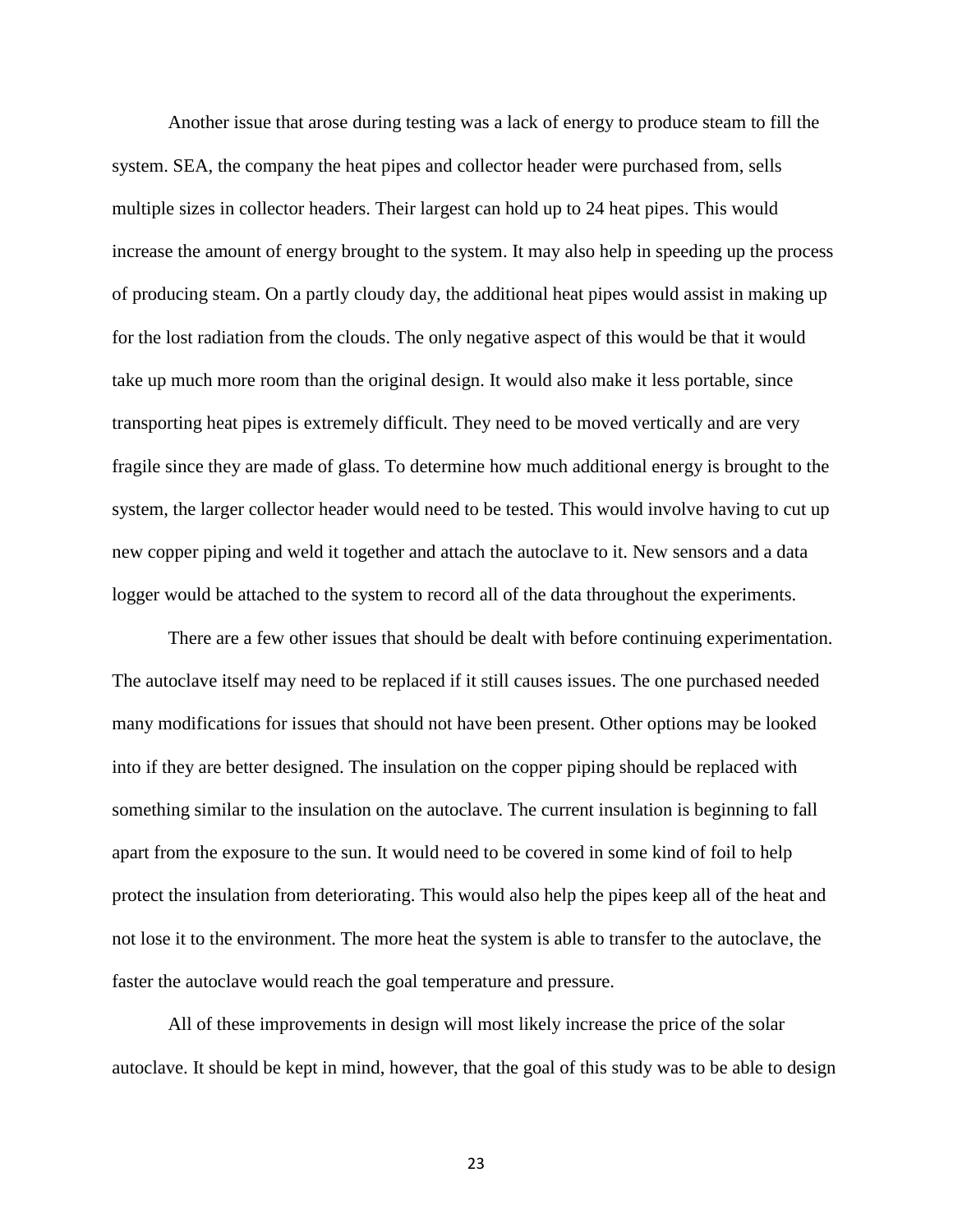an affordable autoclave that is still as efficient as those run by electricity. The improvements and the cost will have to be compared to see which is imperative to have. As long as the solar autoclave's price stays below \$3,000, it will still be more affordable than the electric autoclaves.

Though the study was not successful in designing a reliable solar autoclave, the results indicate that it is still possible to do so. The lessons learned from the tests in this study will aid in the further development of a solar autoclave that will constitute a feasible option for the medical needs of developing countries. They will be able to save money on both energy and water with this type of design as it does not need a large amount of water or any energy input other than that provided by the sun. Once a solar autoclave is successfully designed, it will need to undergo bacterial testing and then further redesign may be needed to raise its efficiency, depending on the results. This study is an attempt to move the research further toward the design of an effective solar autoclave that will meet the urgent need of efficient health care in developing countries.